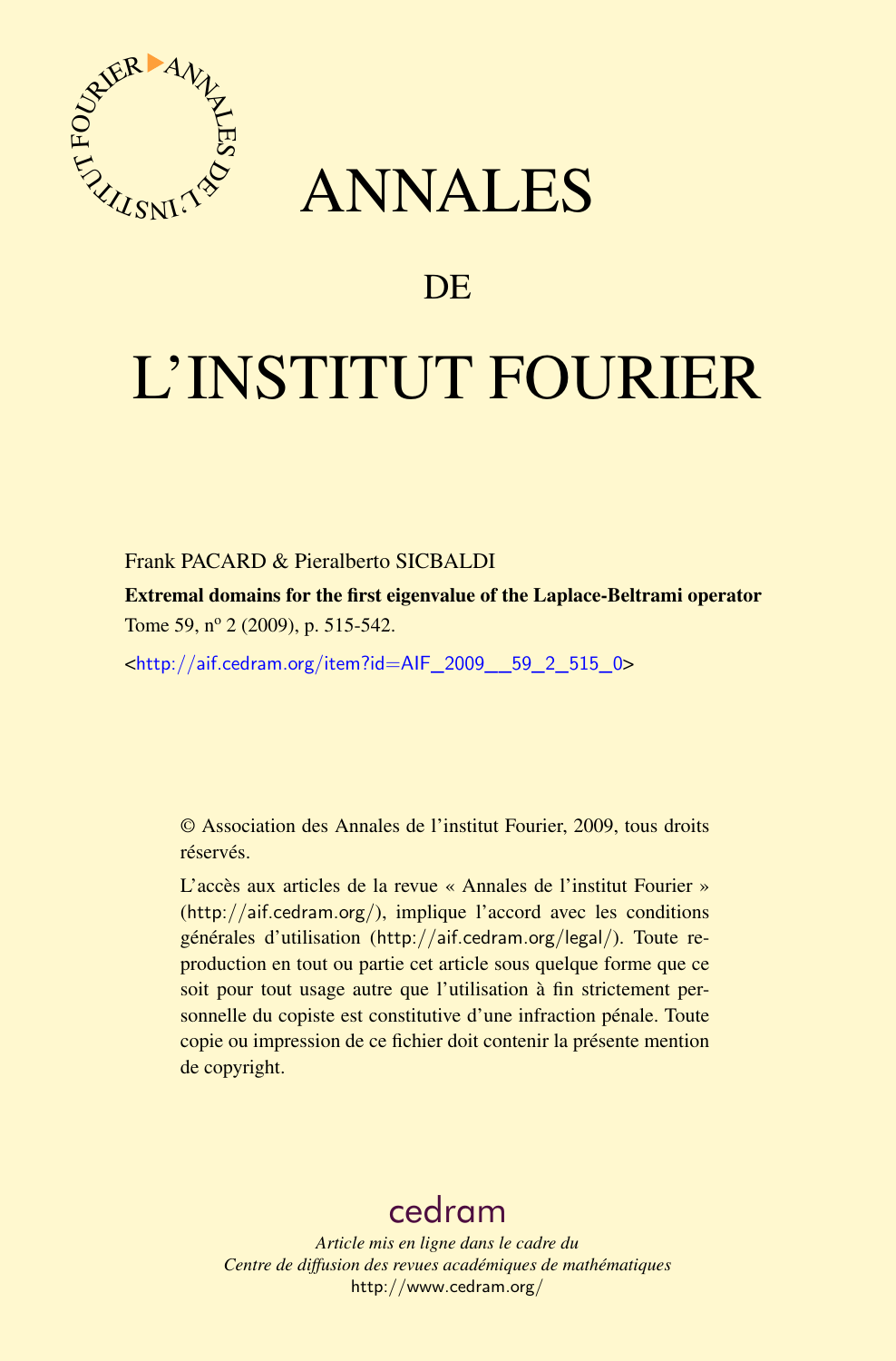### EXTREMAL DOMAINS FOR THE FIRST EIGENVALUE OF THE LAPLACE-BELTRAMI OPERATOR

**by Frank PACARD & Pieralberto SICBALDI**

 $ABSTRACT.$  We prove the existence of extremal domains with small prescribed volume for the first eigenvalue of Laplace-Beltrami operator in some Riemannian manifold. These domains are close to geodesic spheres of small radius centered at a nondegenerate critical point of the scalar curvature.

Résumé. — Nous prouvons l'existence de domaines extrémaux avec volume petit et fixé pour la première valeur propre de l'opérateur de Laplace-Beltrami dans certaines variétés riemanniennes. Ces domaines ressemblent à des sphères géodésiques de rayon petit centrées en un point critique non dégénéré de la courbure scalaire.

#### **1. Statement of the result**

Assume that we are given  $(M, g)$  an *n*-dimensional Riemannian manifold. If  $\Omega$  is a domain (all domains we consider are assumed to be compact) with smooth boundary in M, we denote by  $\lambda_{\Omega}$  the first eigenvalue of  $-\Delta_{q}$ , the Laplace-Beltrami operator, in  $\Omega$  with 0 Dirichlet boundary condition. A smooth domain  $\Omega_0 \subset M$  is said to be extremal if  $\Omega \mapsto \lambda_{\Omega}$  is critical at  $\Omega_0$  with respect to variations of the domain  $\Omega_0$  which preserve its volume. In order to make this definition precise, we first introduce the definition of  $deformation$  of  $\Omega_0$ .

DEFINITION 1.1. — *We say that*  $\{\Omega_t\}_{t\in(-t_0,t_0)}$  *is a deformation of*  $\Omega_0$ *, if there exists a vector field*  $\Xi$  *such that*  $\Omega_t = \xi(t, \Omega_0)$  *where*  $\xi(t, \cdot)$  *is the flow associated to* Ξ*, namely*

 $\frac{d\xi}{dt}(t, p) = \Xi(\xi(t, p))$  and  $\xi(0, p) = p$ .

*Keywords:* Extremal domain, Laplace-Beltrami operator, first eigenvalue, scalar curvature, geodesic sphere.

*Math. classification:* 53B20.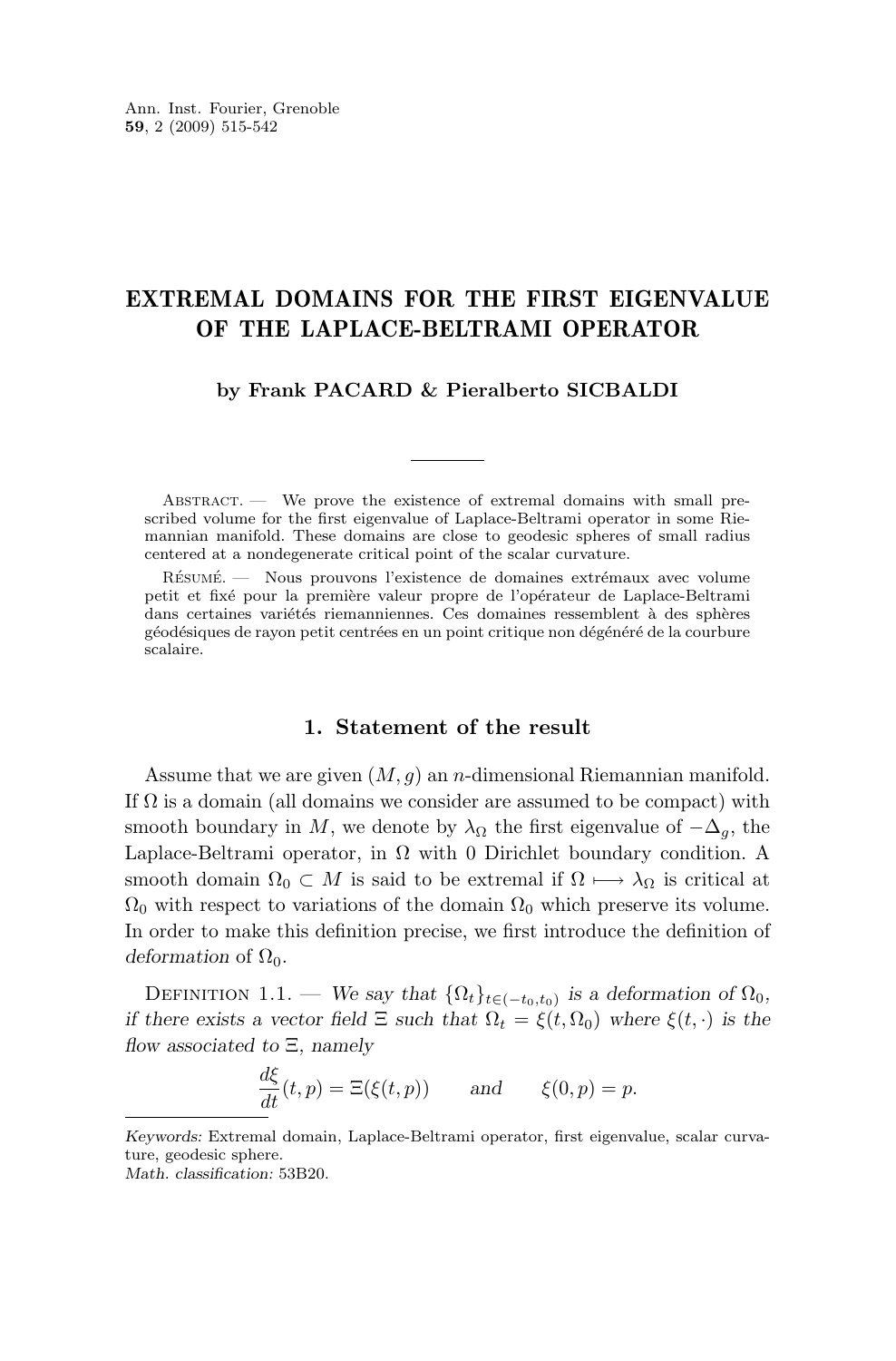<span id="page-2-0"></span>*The deformation is said to be volume preserving if the volume of*  $\Omega_t$  *does not depend on* t*.*

If  $\{\Omega_t\}_{t\in(-t_0,t_0)}$  is a domain deformation of  $\Omega_0$ , we denote by  $\lambda_t$  the first eigenvalue of  $-\Delta_q$  on  $\Omega_t$ , with 0 Dirichlet boundary condition. Observe that both  $t \mapsto \lambda_t$  and the associated eigenfunction  $t \mapsto u_t$  (normalized to be positive and have  $L^2(\Omega_t)$  norm equal to 1) inherits the regularity of the deformation of  $\Omega_0$ . These facts are standard and follow at once from the implicit function theorem together with the fact that the least eigenvalue of the Laplace-Beltrami operator with Dirichlet boundary condition is simple.

We can now give the definition of an extremal domain for the first eigenvalue of  $-\Delta_q$  under Dirichlet boundary condition.

DEFINITION 1.2. — A domain  $\Omega_0$  is an extremal domain for the first *eigenvalue of*  $-\Delta_q$  *if for any volume preserving deformation*  $\{\Omega_t\}_t$  *of*  $\Omega_0$ *, we have*

$$
\frac{d\lambda_t}{dt}|_{t=0} = 0,
$$

*where*  $\lambda_t$  *is the first eigenvalue of*  $-\Delta_g$  *on*  $\Omega_t$ *, with* 0 *Dirichlet boundary conditions.*

For all  $\epsilon > 0$  small enough, we denote by  $B_{\epsilon}(p) \subset M$  the geodesic ball of center  $p \in M$  and radius  $\epsilon$ . We denote by  $\overset{\circ}{B}_{\epsilon} \subset \mathbb{R}^{n}$  the Euclidean ball of radius  $\epsilon$  centered at the origin.

Now we can state the main result of our paper :

THEOREM 1.3. — Assume that  $p_0$  is a nondegenerate critical point of Scal, the scalar curvature function of  $(M, g)$ . Then, for all  $\epsilon > 0$  small *enough, say*  $\epsilon \in (0, \epsilon_0)$ *, there exists a smooth domain*  $\Omega_{\epsilon} \subset M$  *such that :* 

(i) The volume of  $\Omega_{\epsilon}$  is equal to the Euclidean volume of  $B_{\epsilon}$ .

(ii) The domain  $\Omega_{\epsilon}$  is extremal in the sense of definition 1.2.

*Moreover, there exists*  $c > 0$  *and, for all*  $\epsilon \in (0, \epsilon_0)$ *, there exists*  $p_{\epsilon} \in M$ such that the boundary of  $\Omega_{\epsilon}$  is a normal graph over  $\partial B_{\epsilon}(p_{\epsilon})$  for some *function*  $w_{\epsilon}$  with

 $\|w_{\epsilon}\|_{\mathcal{C}^{2,\alpha}(\partial B_{\epsilon}(p_{\epsilon}))} \leqslant c \epsilon^{3}.$  *and*  $\text{dist}(p_{\epsilon}, p_{0}) \leqslant c \epsilon.$ 

To put this result in perspective let us digress slightly and recall a few facts about the existence of constant mean curvature hypersurfaces in Riemannian manifolds. It is well known that solutions of the isoperimetric problem

$$
I_{\tau} := \min_{\Omega \subset M \,:\, \text{Vol}\,\Omega = \tau} \text{Vol}\,\partial\Omega
$$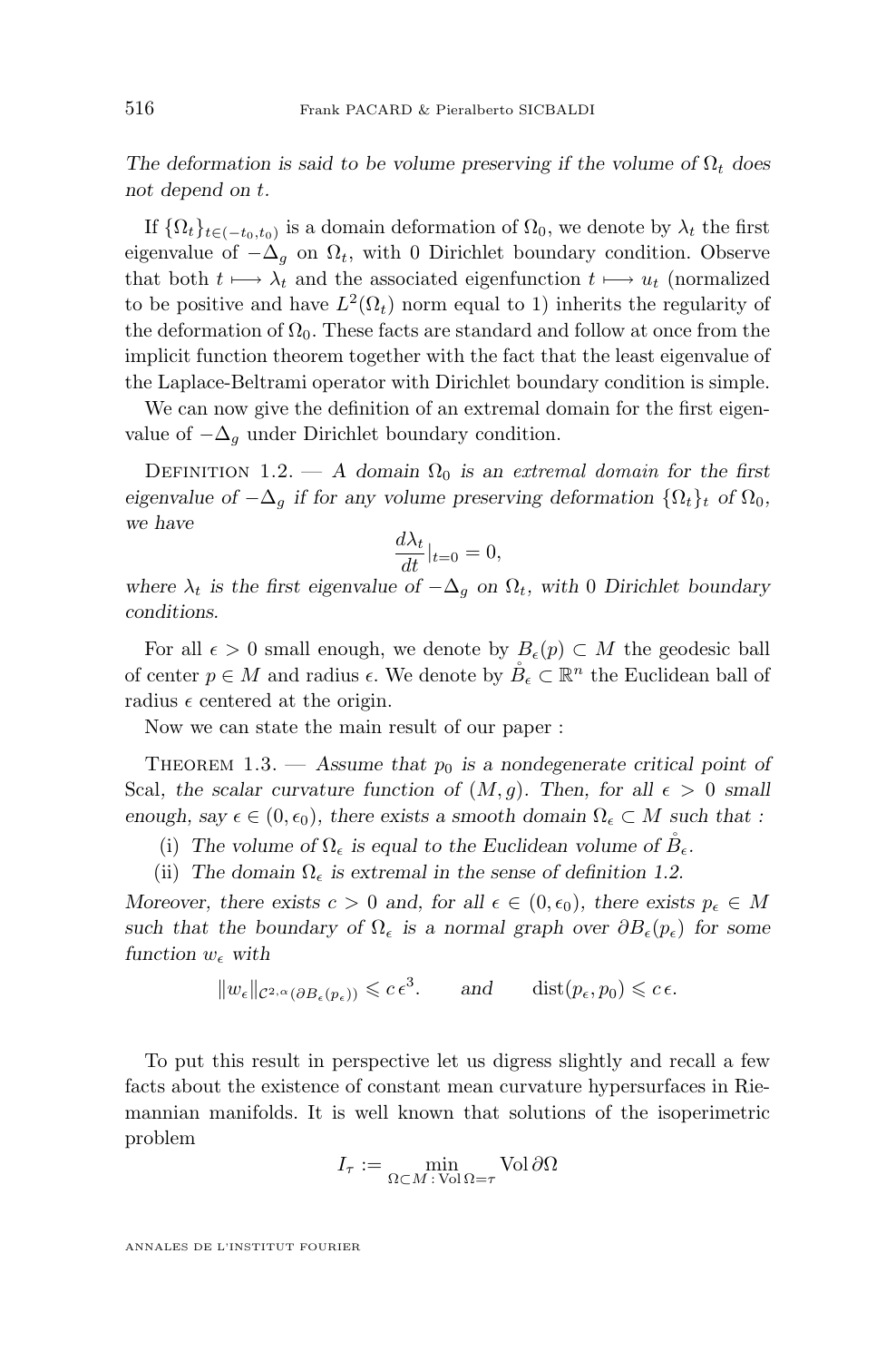are (where they are smooth enough) constant mean curvature hypersur-faces. O. Druet [\[1\]](#page-27-0) has proved that for small volumes (*i.e.*,  $\tau > 0$  small), the solutions of the isoperimetric problem are close (in a sense to be made precise) to geodesic spheres of small radius centered at a point where the scalar curvature function on  $(M, g)$  is maximal. Independently, R. Ye [\[12\]](#page-27-0) has constructed constant mean curvature topological spheres which are close to geodesic spheres of small radius centered at a nondegenerate critical point of the scalar curvature function on  $(M, q)$ . Building on these results and a result of F. Pacard and X. Xu [\[9\]](#page-27-0), S. Narduli [\[8\]](#page-27-0) has obtained

It is well known (see [\[3\]](#page-27-0), [\[5\]](#page-27-0), [\[6\]](#page-27-0)) that the determination of the isoperimetric profile  $I<sub>\tau</sub>$  is related to the Faber-Krahn inequality where one looks for the least value of the first eigenvalue of the Laplace-Beltrami operator amongst domains with prescribed volume

an asymptotic expansion of  $I_{\tau}$  as  $\tau$  tends to 0.

$$
FK_{\tau} := \min_{\Omega \subset M \,:\, \text{Vol}\,\Omega = \tau} \lambda_{\Omega}.
$$

Observe that a solution to this minimizing problem (when it is smooth) is an extremal domain in the sense of Definition [1.2.](#page-2-0) Therefore, Theorem [1.3](#page-2-0) can be understood as a first step in understanding the asymptotics of  $FK_{\tau}$ as  $\tau$  is close to 0.

Given the crucial rôle played by the critical points of the scalar curvature in the isoperimetric problem for small volumes, it is natural to expect that the critical points of the scalar curvature function will also be at the center of the study of  $FK_\tau$  as  $\tau$  is close to 0 and Theorem [1.3](#page-2-0) is an illustration of such a link.

As a final remark, formal computations show that the estimate on  $p_{\epsilon}$  can be improved into

$$
dist(p_{\epsilon}, p_0) \leqslant c \epsilon^2.
$$

Since a rigorous proof of this estimate requires some extra technicalities which would have complicated the proof, we have chosen not to provide a proof of this fact.

#### **2. Preliminary results**

The following well known result gives a formula for the first variation of the first eigenvalue for the Dirichlet problem under variations of the domain. This formula has been obtained by P. R. Garabedian and M. Schiffer in [\[4\]](#page-27-0) when the underlying manifold is the euclidean space and by A. El Soufi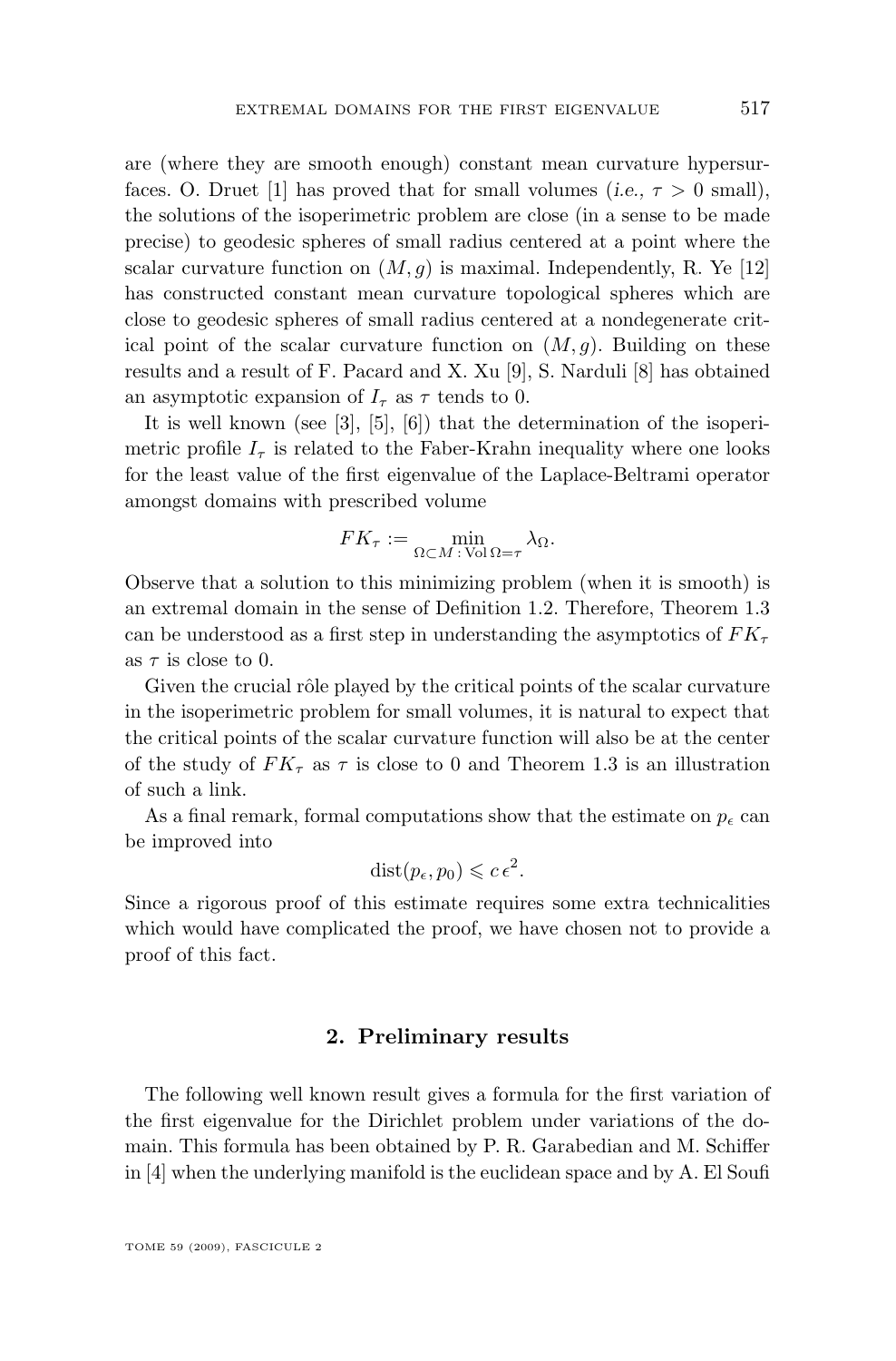<span id="page-4-0"></span>and S. Ilias [\[2\]](#page-27-0) (see Corollary 2.1) when the underlying manifold is a Riemannian manifold. For the sake of completeness we give here a proof based on arguments contained in a paper by D. Z. Zanger in [\[13\]](#page-28-0) where a corresponding formula is derived for the Neumann problem.

Let  $(M, g)$  be an *n*-dimensional Riemannian manifold. Assume that  $\{\Omega_t\}_t$ is a perturbation of a domain  $\Omega_0$  using the vector field  $\Xi$ , as defined in Definition [1.2.](#page-2-0) The outward unit normal vector field to  $\partial\Omega_t$  is denoted by  $\nu_t$ . Let  $u_t \in C^2(\Omega_t)$ , be the corresponding smooth one-parameter family of Dirichlet first eigenfunctions of Laplace-Beltrami operator (normalized to be positive have  $L^2(\Omega_t)$  norm equal to 1) with 0 Dirichlet boundary condition. The associated eigenvalue is denoted by  $\lambda_t$ .

We have the :

PROPOSITION 2.1. — [\[2\]](#page-27-0) The derivative of  $t \mapsto \lambda_t$  at  $t = 0$  is given by

$$
\frac{d\lambda_t}{dt}|_{t=0} = -\int_{\partial\Omega_0} \left(g(\nabla u_0, \nu_0)\right)^2 \ g(\Xi, \nu_0) \mathrm{dvol}_g,
$$

*where* dvol<sub>a</sub> is the volume element on  $\partial\Omega_0$  for the metric induced by g and  $\nu_0$  *is the normal vector field about*  $\partial\Omega_0$ *.* 

*Proof. —* We denote by ξ the flow associated to Ξ. By definition, we have

$$
(2.1) \qquad \qquad u_t(\xi(t,p)) = 0
$$

for all  $p \in \partial \Omega_0$ . Differentiating (2.1) with respect to t and evaluating the result at  $t = 0$  we obtain

$$
\partial_t u_0 = -g(\nabla u_0, \Xi),
$$

on  $\partial\Omega_0$ . Now  $u_0 \equiv 0$  on  $\partial\Omega_0$ , and hence only the normal component of  $\Xi$ plays a rôle in this formula. Therefore, we have

(2.2) 
$$
\partial_t u_0 = - g(\nabla u_0, \nu_0) g(\Xi, \nu_0),
$$

on  $\partial\Omega_0$ .

We differentiate with respect to  $t$  the identity

$$
(2.3) \qquad \qquad \Delta_g u_t + \lambda_t u_t = 0
$$

and again evaluate the result at  $t = 0$ . We obtain

(2.4) 
$$
\Delta_g \partial_t u_0 + \lambda_0 \partial_t u_0 = -\partial_t \lambda_0 u_0,
$$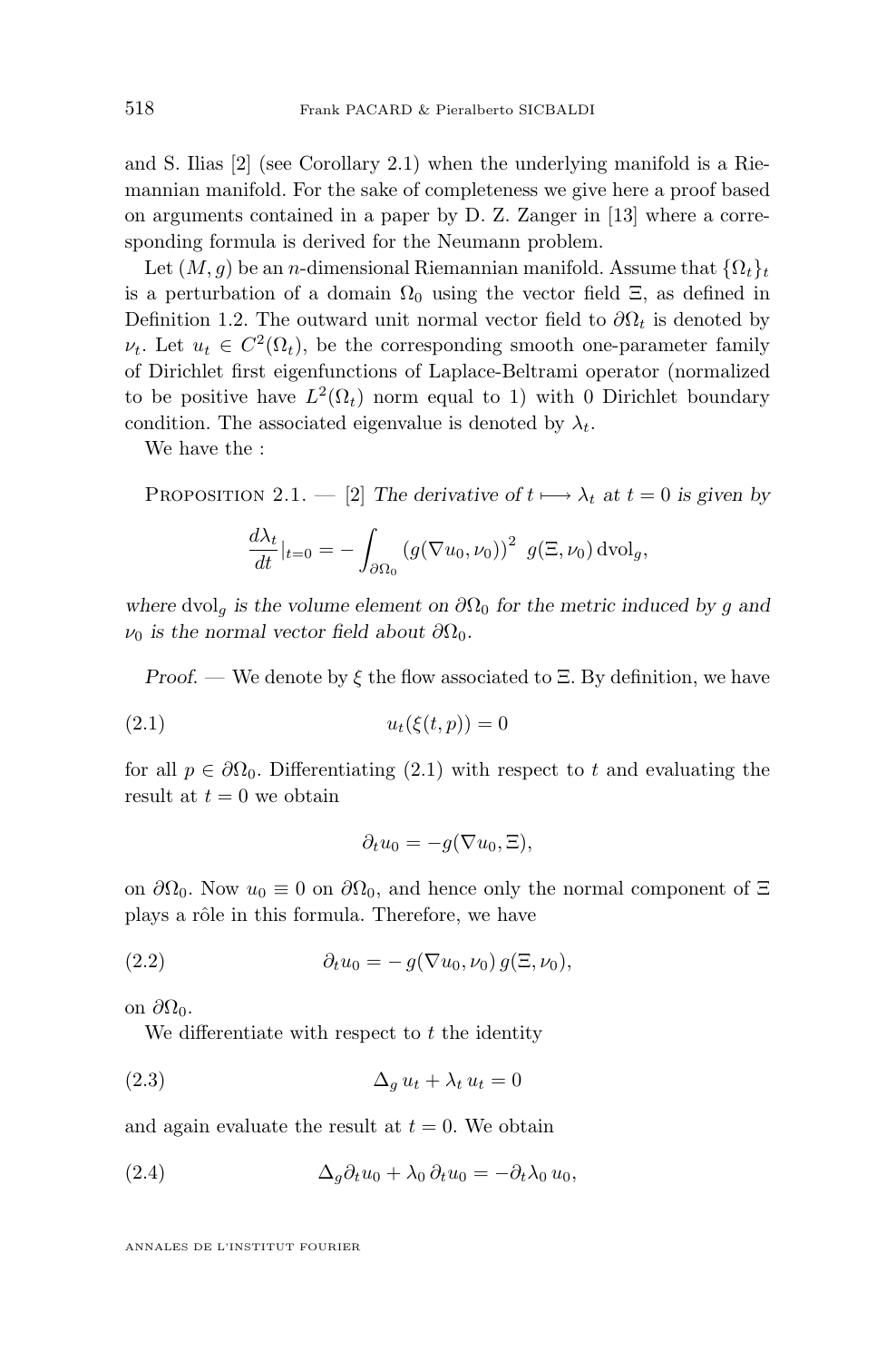<span id="page-5-0"></span>in  $\Omega_0$ . Now we multiply [\(2.4\)](#page-4-0) by  $u_0$  and [\(2.3\)](#page-4-0), evaluated the result at  $t = 0$ , by  $\partial_t u_0$ , subtract the results and integrate it over  $\Omega_0$  to get :

$$
\partial_t \lambda_0 \int_{\Omega_0} u_0^2 \, \text{dvol}_g = \int_{\Omega_0} (\partial_t u_0 \, \Delta_g u_0 - u_0 \, \Delta_g \partial_t u_0) \, \text{dvol}_g
$$

$$
= \int_{\partial \Omega_0} (\partial_t u_0 \, g(\nabla u_0, \nu_0) - u_0 \, g(\nabla \partial_t u_0, \nu_0)) \, \text{dvol}_g
$$

$$
= - \int_{\partial \Omega_0} (g(\nabla u_0, \nu_0))^2 \, g(\Xi, \nu_0) \, \text{dvol}_g,
$$

where we have used [\(2.2\)](#page-4-0) and the fact that  $u_0 = 0$  on  $\partial\Omega_0$  to obtain the last equality. The result follows at once from the fact that  $u_0$  is normalized to have  $L^2(\Omega_0)$  norm equal to 1.

This result allows us to state the problem of finding extremal domains into the solvability of an over-determined elliptic problem.

PROPOSITION 2.2. — A smooth domain  $\Omega_0$  is extremal if and only if *there exists a positive function*  $u_0$  *and a constant*  $\lambda_0$  *such that* 

(2.5) 
$$
\begin{cases} \Delta_g u_0 + \lambda_0 u_0 = 0 & \text{in } \Omega_0 \\ u_0 = 0 & \text{on } \partial \Omega_0 \\ g(\nabla u_0, \nu_0) = \text{constant} & \text{on } \partial \Omega_0, \end{cases}
$$

*where*  $\nu_0$  *is the normal vector field about*  $\partial\Omega_0$ *.* 

*Proof.* — Assume that  $u_0$  is a positive solution of  $(2.5)$ . Observe that for a volume preserving variation, we have

$$
\int_{\partial\Omega_0} g(\Xi, \nu_0) \,\mathrm{dvol}_g = 0.
$$

Now, if  $\lambda_0$  is a solution of (2.5), it is the first eigenvalue of  $-\Delta_q$  on  $\Omega_0$ , under Dirichlet boundary conditions. Moreover, we have

$$
\int_{\partial\Omega_0} \left( g(\nabla u_0, \nu_0) \right)^2 \, g(\Xi, \nu_0) \, \mathrm{dvol}_g = 0,
$$

and the previous Proposition shows that the domain  $\Omega_0$  is extremal in the sense of Definition [1.2.](#page-2-0)

Conversely, assume that  $\Omega_0$  is extremal. Then given any function w such that

$$
\int_{\partial\Omega_0} w \, \mathrm{dvol}_g = 0,
$$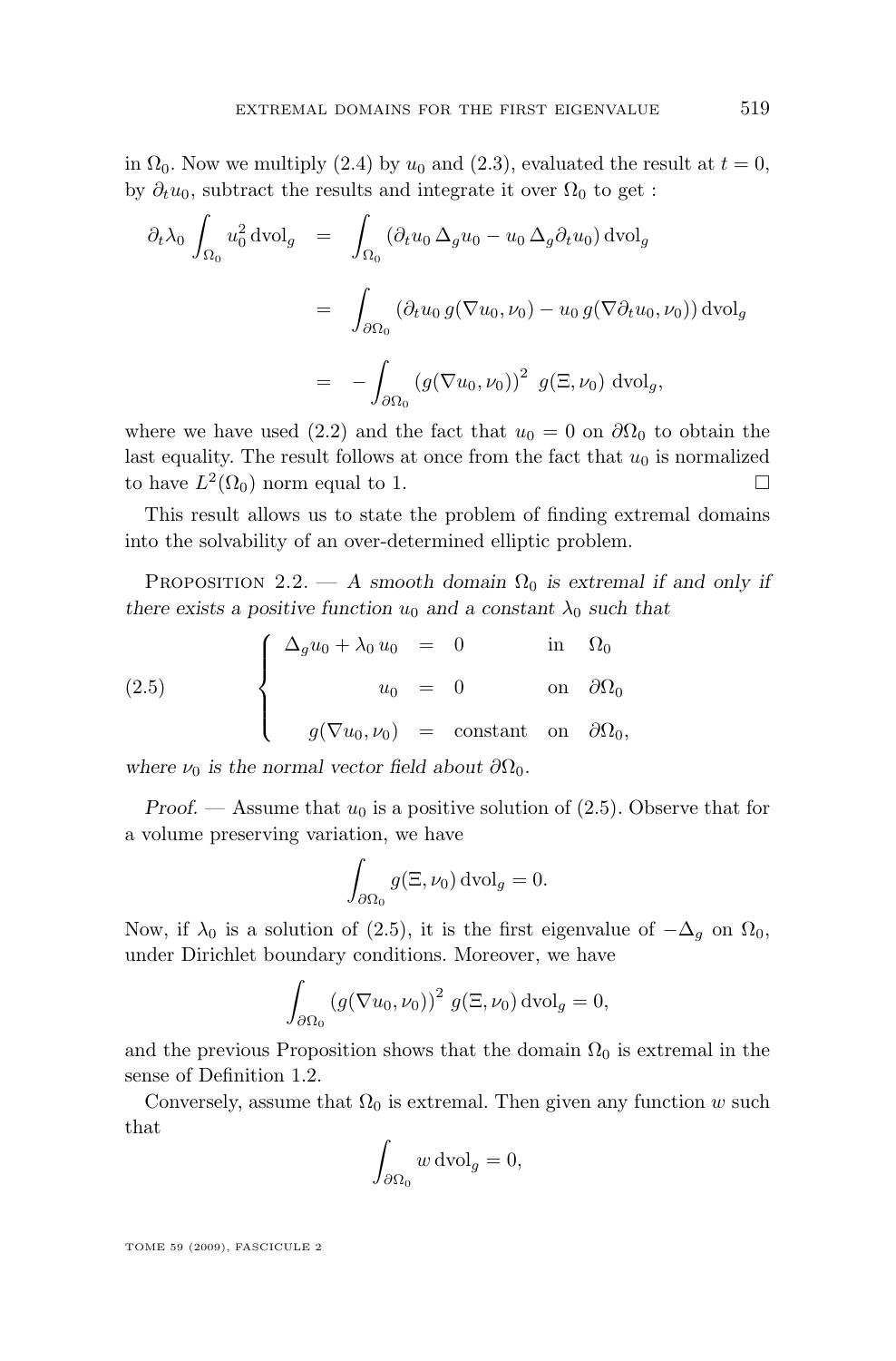<span id="page-6-0"></span>it is easy to check that there exists a vector field  $\Xi$  which generates a volume preserving deformation of  $\Omega_0$  and which satisfies

$$
\Xi = w \, \nu_0
$$

on  $\partial\Omega_0$ . The result of the previous Proposition implies that

$$
\int_{\partial\Omega_0} \left(g(\nabla u_0, \nu_0)\right)^2 \, w \, \text{dvol}_g = 0.
$$

The function w being arbitrary, we conclude that  $g(\nabla u_0, \nu_0)$  is a constant function and hence  $u_0$  is a solution of [\(2.5\)](#page-5-0). This completes the proof of the result.  $\Box$ 

Therefore, in order to find extremal domains, it is enough to find a domain  $\Omega_0$  (regular enough) for which the over-determined problem [\(2.5\)](#page-5-0) has a nontrivial positive solution. We will not be able to solve this problem in full generality but we will be able to find solutions whose volumes are small.

#### **3. Rephrasing the problem**

To proceed, it will be useful to introduce the following notation. Given a point  $p \in M$  we denote by  $E_1, \ldots, E_n$  an orthonormal basis of the tangent space to M at p. Geodesic normal coordinates  $x := (x^1, \dots, x^n) \in \mathbb{R}^n$  at p are defined by

$$
X(x) := \mathrm{Exp}_p^g \left( \sum_{j=1}^n x^j E_j \right).
$$

We recall the Taylor expansion of the coefficients  $g_{ij}$  of the metric  $X^*g$  in these coordinates.

PROPOSITION 3.1. — At the point of coordinate x, the following expan*sion holds :*

$$
(3.1) \quad g_{ij} = \delta_{ij} + \frac{1}{3} \sum_{k,\ell} R_{ikj\ell} x^k x^{\ell} + \frac{1}{6} \sum_{k,\ell,m} R_{ikjl,m} x^k x^{\ell} x^m + \mathcal{O}(|x|^4).
$$

*Here* R *is the curvature tensor of* g *and*

- $R_{ikj\ell} = g(R(E_i, E_k) E_j, E_\ell)$
- $R_{ikj\ell,m}$  =  $g(\nabla_{E_m} R(E_i, E_k) E_j, E_\ell),$

*are evaluated at the point* p*.*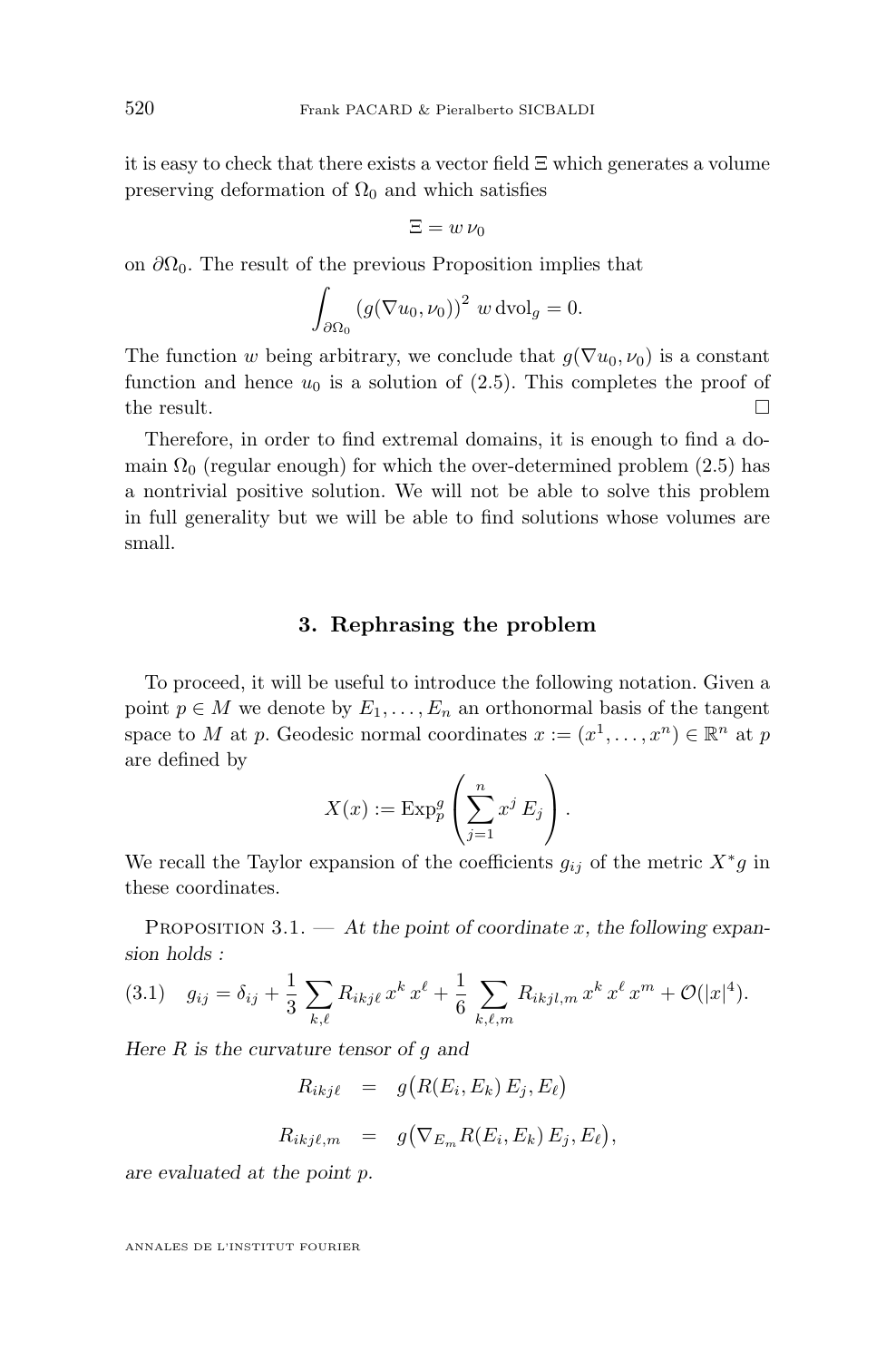<span id="page-7-0"></span>The proof of this proposition can be found in [\[11\]](#page-27-0), [\[7\]](#page-27-0) or also in [\[10\]](#page-27-0).

It will be convenient to identify  $\mathbb{R}^n$  with  $T_pM$  and  $S^{n-1}$  with the unit sphere in  $T_pM$ . If  $x := (x^1, \ldots, x^n) \in \mathbb{R}^n$ , we set

$$
\Theta(x) := \sum_{i=1}^n x^i E_i \in T_p M.
$$

Given a continuous function  $f: S^{n-1} \longmapsto (0, \infty)$  whose  $L^{\infty}$  norm is small (say less than the cut locus of  $p$ ) we define

$$
B_f^g(p) := \left\{ \operatorname{Exp}_p(\Theta(x)) \quad : \quad x \in \mathbb{R}^n \quad 0 \leq |x| < f(x/|x|) \right\}.
$$

The superscript  $g$  is meant to remind the reader that this definition depends on the metric.

Our aim is to show that, for all  $\epsilon > 0$  small enough, we can find a point  $p \in M$  and a function  $v: S^{n-1} \longrightarrow \mathbb{R}$  such that

$$
\text{Vol}\,B^g_{\epsilon(1+v)}(p) = \epsilon^n \,\text{Vol}\,\mathring{B}_1
$$

and the over-determined problem

(3.2) 
$$
\begin{cases} \Delta_g \phi + \lambda \phi = 0 & \text{in } B^g_{\epsilon(1+v)}(p) \\ \phi = 0 & \text{on } \partial B^g_{\epsilon(1+v)}(p) \\ g(\nabla \phi, \nu) = \text{constant} & \text{on } \partial B^g_{\epsilon(1+v)}(p) \end{cases}
$$

has a nontrivial positive solution, where  $\nu$  is the normal vector field about  $\partial B^g_{\epsilon(1+v)}(p).$ 

Observe that, considering the dilated metric  $\bar{g} := \epsilon^{-2} g$ , the above problem is equivalent to finding a point  $p \in M$  and a function  $v : S^{n-1} \longrightarrow \mathbb{R}$ such that

$$
\text{Vol } B^{\bar{g}}_{1+v}(p) = \text{Vol } \mathring{B}_1
$$

and for which the over-determined problem

(3.3) 
$$
\begin{cases} \Delta_{\bar{g}} \bar{\phi} + \bar{\lambda} \bar{\phi} = 0 & \text{in } B_{1+v}^{\bar{g}}(p) \\ \bar{\phi} = 0 & \text{on } \partial B_{1+v}^{\bar{g}}(p) \\ \bar{g}(\nabla \bar{\phi}, \bar{\nu}) = \text{constant} & \text{on } \partial B_{1+v}^{\bar{g}}(p) \end{cases}
$$

has a nontrivial positive solution, where  $\bar{\nu}$  is the normal vector field about  $\partial B^{\bar{g}}_{1+v}(p)$ . The relation between the solutions of the two problems is simply given by

$$
\phi = \epsilon^{-n/2} \, \bar{\phi}
$$

and

$$
\lambda = \epsilon^{-2} \bar{\lambda}.
$$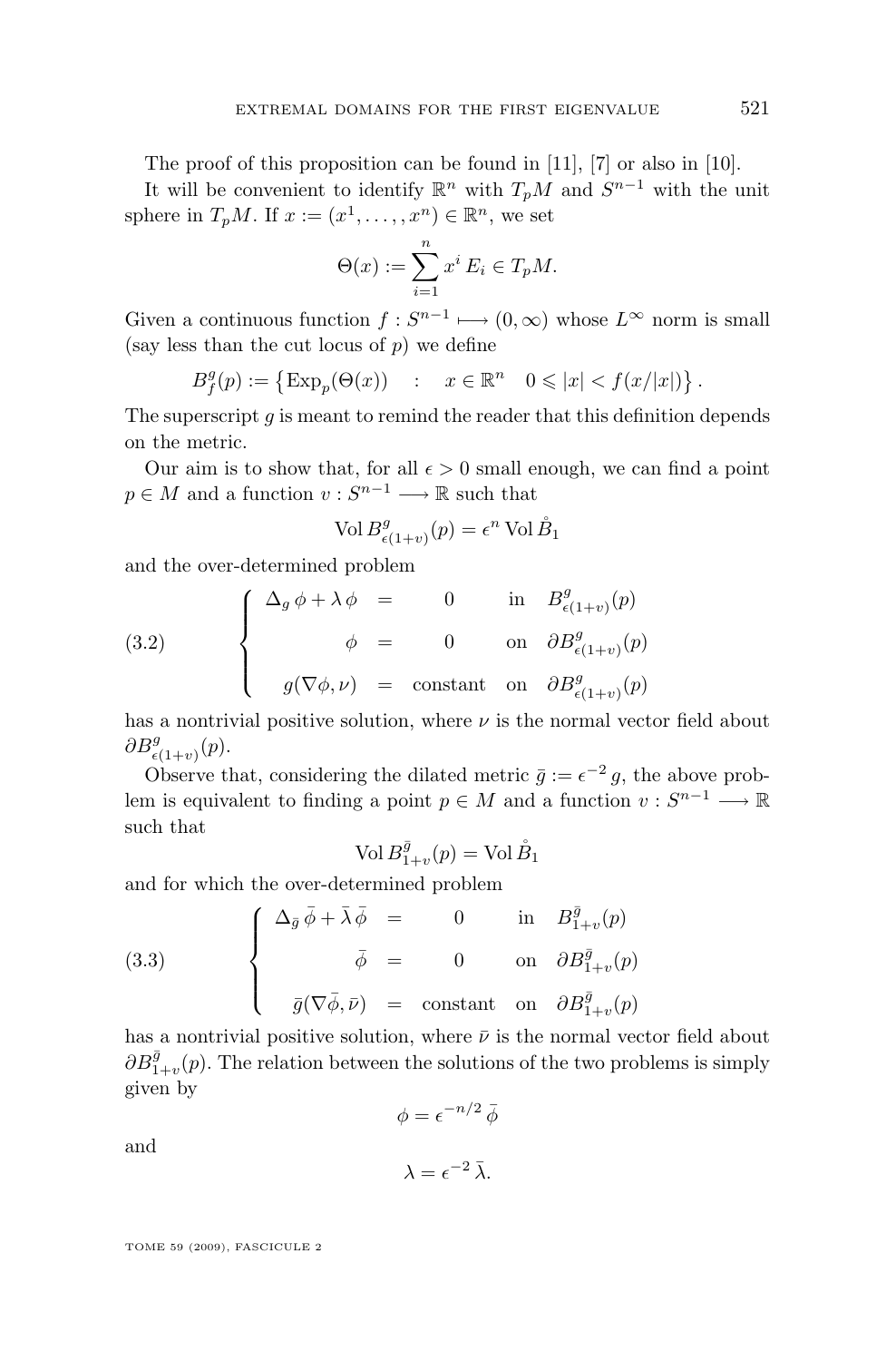<span id="page-8-0"></span>Let us denote by  $\mathring{g}$  the Euclidean metric in  $\mathbb{R}^n$  and  $\lambda_1$  the first eigenvalue of  $-\Delta_{\mathring{q}}$  in the unit ball  $\mathring{B}_1$  with 0 Dirichlet boundary condition. We denote by  $\phi_1$  the associated eigenfunction

(3.4) 
$$
\begin{cases} \Delta_{\hat{g}}\phi_1 + \lambda_1 \phi_1 = 0 \text{ in } \hat{B}_1 \\ \phi_1 = 0 \text{ on } \partial \hat{B}_1 \end{cases}
$$

which is normalized to be positive and have  $L^2(\mathring{B}_1)$  norm equal to 1.

For notational convenience, given a continuous function  $f: S^{n-1} \longmapsto$  $(0, \infty)$ , we set

$$
\mathring{B}_f := \{ x \in \mathbb{R}^n \ : \ 0 \leqslant |x| < f(x/|x|) \} \, .
$$

The following result follows from the implicit function theorem.

PROPOSITION 3.2. — *Given a point*  $p \in M$ , there exists  $\epsilon_0 > 0$  *and for all*  $\epsilon \in (0, \epsilon_0)$  *and all function*  $\bar{v} \in C^{2,\alpha}(S^{n-1})$  *satisfying* 

$$
\|\bar v\|_{\mathcal{C}^{2,\alpha}(S^{n-1})}\leqslant \epsilon_0,
$$

*and*

$$
\int_{S^{n-1}} \bar{v} \,\mathrm{dvol}_{\mathring{g}} = 0,
$$

*there exists a unique positive function*  $\bar{\phi} = \bar{\phi}(\epsilon, p, \bar{v}) \in C^{2,\alpha}(B^{\bar{g}}_{1+v}(p))$ , a *constant*  $\bar{\lambda} = \bar{\lambda}(\epsilon, p, \bar{v}) \in \mathbb{R}$  *and a constant*  $v_0 = v_0(\epsilon, p, \bar{v}) \in \mathbb{R}$  *such that* 

$$
Vol_{\bar{g}}(B_{1+v}) = Vol_{\hat{g}}(\mathring{B}_1)
$$

*where*  $v := v_0 + \overline{v}$  *and*  $\overline{\phi}$  *is a solution to the problem* 

(3.5) 
$$
\begin{cases} \Delta_{\bar{g}} \bar{\phi} + \bar{\lambda} \bar{\phi} = 0 \text{ in } B_{1+v}^{\bar{g}} \\ \bar{\phi} = 0 \text{ on } \partial B_{1+v}^{\bar{g}} \end{cases}
$$

*which is normalized by*

(3.6) 
$$
\int_{B_{1+v}^{\bar{g}}(p)} \bar{\phi}^2 dv \, d\bar{g} = 1.
$$

*In addition*  $\bar{\phi}$ ,  $\bar{\lambda}$  *and*  $v_0$  *depend smoothly on the function*  $\bar{v}$  *and the parameter*  $\epsilon$  *and*  $\bar{\phi} = \phi_1$ ,  $\bar{\lambda} = \lambda_1$  *and*  $v_0 = 0$  *when*  $\epsilon = 0$  *and*  $\bar{v} \equiv 0$ *.* 

*Proof. —* Instead of working on a domain depending on the function  $v = v_0 + \overline{v}$ , it will be more convenient to work on a fixed domain

$$
\mathring{B}_1 := \{ y \in \mathbb{R}^n : |y| < 1 \},
$$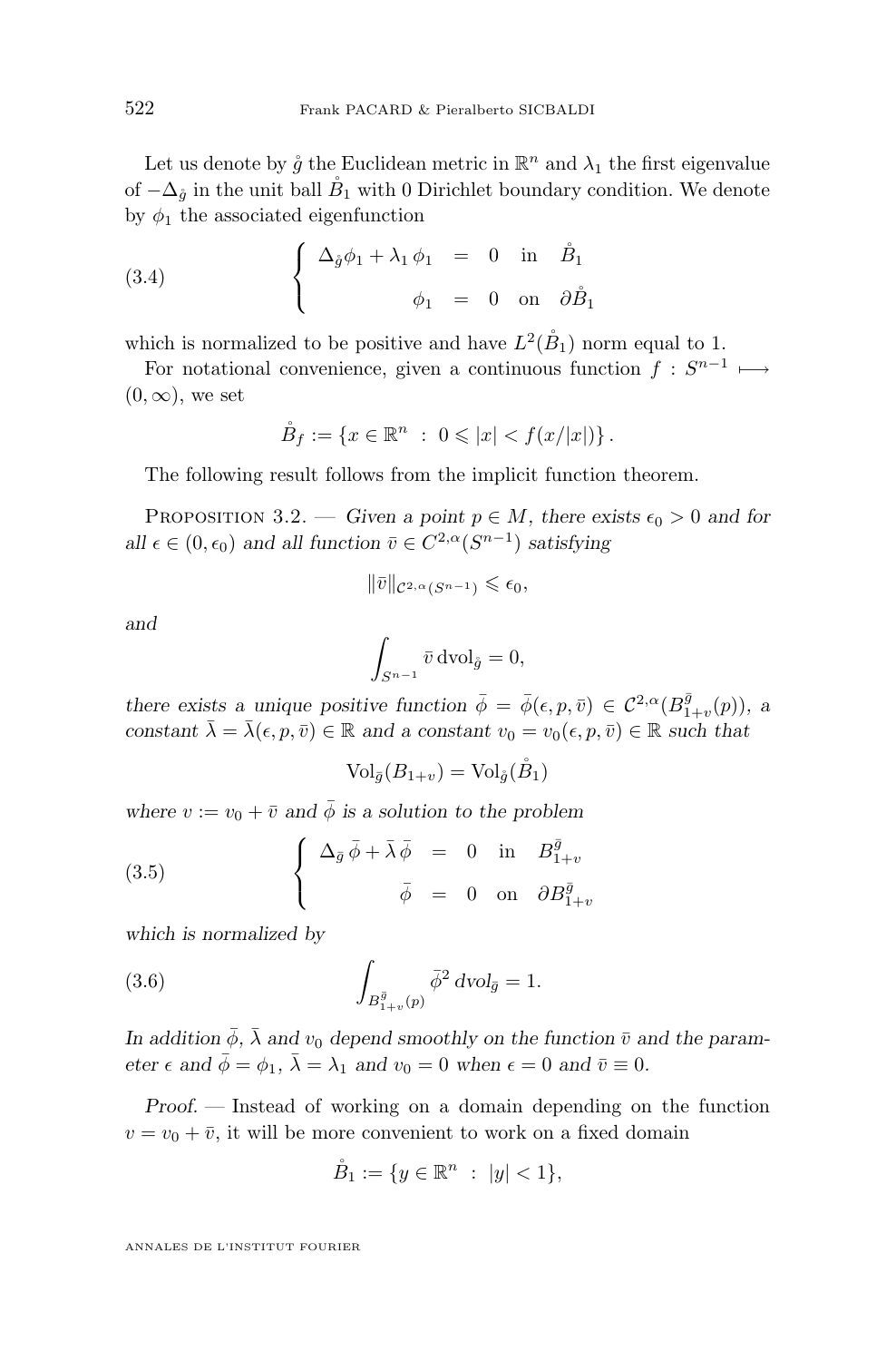<span id="page-9-0"></span>endowed with a metric depending on both  $\epsilon$  and the function v. This can be achieved by considering the parameterization of  $B_{1+v}^{\bar{g}}(=B_{\epsilon}^{g})$  $(\epsilon_{(1+v)})$  given by

$$
Y(y) := \operatorname{Exp}_p^{\bar{g}} \left( \left( 1 + v_0 + \chi(y) \,\bar{v} \left( \frac{y}{|y|} \right) \right) \, \sum_i y^i \, E_i \right)
$$

where  $\chi$  is a cutoff function identically equal to 0 when  $|y| \leq 1/2$  and identically equal to 1 when  $|y| \geq 3/4$ .

Hence the coordinates we consider from now on are  $y \in \overset{\circ}{B}_1$  and in these coordinates the metric  $\hat{g} := Y^* \bar{g}$  can be written as

$$
\hat{g} = (1 + v_0)^2 \left( \mathring{g} + \sum_{i,j} C^{ij} dy_i dy_j \right),
$$

where the coefficients  $C^{ij} \in \mathcal{C}^{1,\alpha}(\mathring{B}_1)$  are functions of y depending on  $\epsilon$ ,  $v = v_0 + \overline{v}$  and the first partial derivatives of v. Moreover,  $C^{ij} \equiv 0$  when  $\epsilon = 0$  and  $\bar{v} = 0$ .

Observe that

$$
(\epsilon, v_0, \bar{v}) \longmapsto C^{ij}(\epsilon, v),
$$

are smooth maps.

Up to some multiplicative constant, the problem we want to solve can now be rewritten in the form

(3.7) 
$$
\begin{cases} \Delta_{\hat{g}} \hat{\phi} + \hat{\lambda} \hat{\phi} = 0 \text{ in } \hat{B}_1 \\ \hat{\phi} = 0 \text{ on } \partial \hat{B}_1 \end{cases}
$$

with

(3.8) 
$$
\int_{\hat{B}_1} \hat{\phi}^2 dv \, \mathrm{d} y = 1
$$

and

(3.9) 
$$
\operatorname{Vol}_{\hat{g}}(\overset{\circ}{B}_1) = \operatorname{Vol}_{\hat{g}}(\overset{\circ}{B}_1).
$$

When  $\epsilon = 0$  and  $\bar{v} \equiv 0$ , the metric  $\hat{g} = (1 + v_0)^2 \hat{g}$  is nothing but the Euclidean metric and a solution of [\(3.4\)](#page-8-0) is therefore given by  $\hat{\phi} = \phi_1$ ,  $\hat{\lambda} = \lambda_1$  and  $v_0 = 0$ . In the general case, the relation between the function  $\bar{\phi}$ in the statement of the Proposition and the function  $\hat{\phi}$  is simply given by

$$
Y^*\bar{\phi} = \hat{\phi} \quad \text{and} \quad \bar{\lambda} = \hat{\lambda}.
$$

For all  $\psi \in C^{2,\alpha}(\mathring{B}_1)$  such that

$$
\int_{\mathring{B}_1} \psi \, \phi_1 \, \mathrm{dvol}_{\mathring{g}} = 0
$$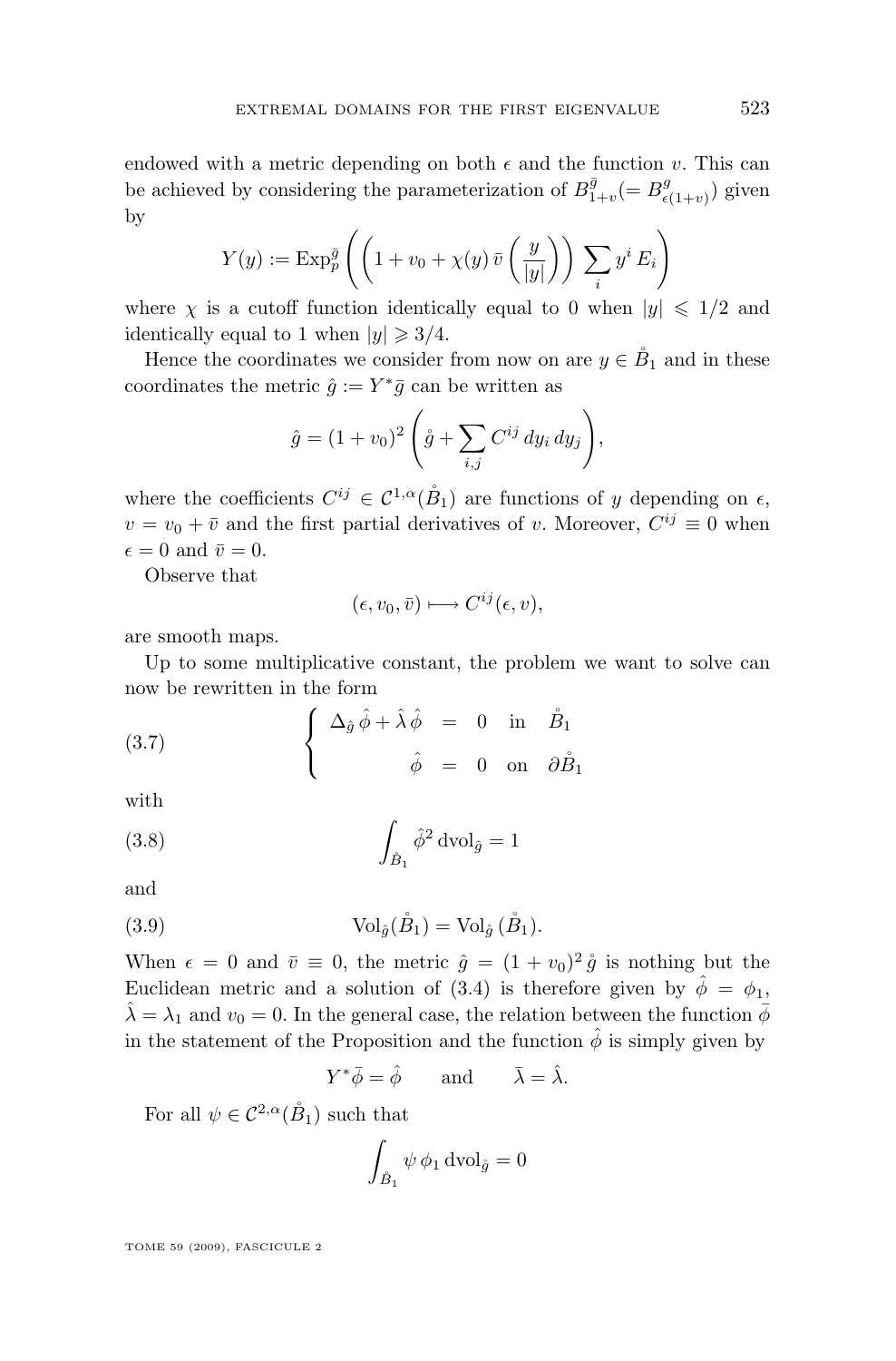we define

$$
N(\epsilon, \bar{v}, \psi, v_0) := \left( \Delta_{\hat{g}} \psi + \lambda_1 \psi + (\Delta_{\hat{g}} - \Delta_{\hat{g}} + \mu) (\phi_1 + \psi), \operatorname{Vol}_{\hat{g}}(\mathring{B}_1) - \operatorname{Vol}_{\hat{g}}(\mathring{B}_1) \right)
$$

where  $\mu$  is given by

$$
\mu = -\int_{\mathring{B}_1} \phi_1 \left( \Delta_{\hat{g}} - \Delta_{\hat{g}} \right) \left( \phi_1 + \psi \right) \mathrm{dvol}_{\hat{g}}
$$

so that the first entry of M is  $L^2(\mathring{B}_1)$ -orthogonal to  $\phi_1$ . Observe that N also depends on the choice of the point  $p \in M$ .

We have

$$
N(0,0,0,0) = (0,0).
$$

It should be clear that the mapping  $N$  is a smooth map from a neighborhood of  $(0,0,0,0)$  in  $[0,\infty) \times C_m^{2,\alpha}(S^{n-1}) \times C_{\perp,0}^{2,\alpha}(\mathring{B}_1) \times \mathbb{R}$  into a neighborhood of  $(0,0)$  in  $\mathcal{C}_{\perp}^{0,\alpha}(\mathring{B}_1) \times \mathbb{R}$ . Here the subscript  $\perp$  indicates that the functions in the corresponding space are  $L^2(\overset{\circ}{B}_1)$ -orthogonal to  $\phi_1$  (for the Euclidean metric) and the subscript 0 indicates that the functions vanish on the boundary of  $\tilde{B}_1$ . Finally, the subscript m indicates that the functions have mean 0 over the unit (Euclidean) sphere.

We claim that the partial differential of N with respect to  $\psi$ , computed at  $(0, 0, 0, 0)$ , is given by

$$
D_{\psi} N(0,0,0,0) = (\Delta_{\mathring{g}} + \lambda_1, 0)
$$

while the partial differential of N with respect to  $v_0$ , computed at  $(0, 0, 0, 0)$ , is given by

$$
\partial_{v_0} N(0,0,0,0) = \left(0, n \operatorname{Vol}_{\mathring{g}}(\mathring{B}_1)\right).
$$

There is no difficulty in getting the expression of the first partial differential since  $\hat{g} = \hat{g}$  when  $\epsilon = v_0 = 0$  and  $\bar{v} = 0$  and hence

$$
N(0,0,\psi,0) = (\Delta_{\mathring{g}}\psi + \lambda_1 \psi + \mu (\phi_1 + \psi), 0)
$$

where  $\mu = 0$ . The derivation of the partial differential with respect to  $v_0$  is not hard either but requires some care. Indeed, this time we have  $\hat{g} = (1 + v_0)^2 \hat{g}$  since  $\bar{v} \equiv 0$  and  $\epsilon = 0$  and hence

$$
N(0,0,0,v_0) = ((( (1 + v_0)^{-2} - 1)\Delta_{\mathring{g}} + \mu)\phi_1, ((1 + v_0)^n - 1) \text{Vol}_{\mathring{g}}(\mathring{B}_1))
$$
  
= 
$$
((\mu - \lambda_1((1 + v_0)^{-2} - 1))\phi_1, ((1 + v_0)^n - 1) \text{Vol}_{\mathring{g}}(\mathring{B}_1))
$$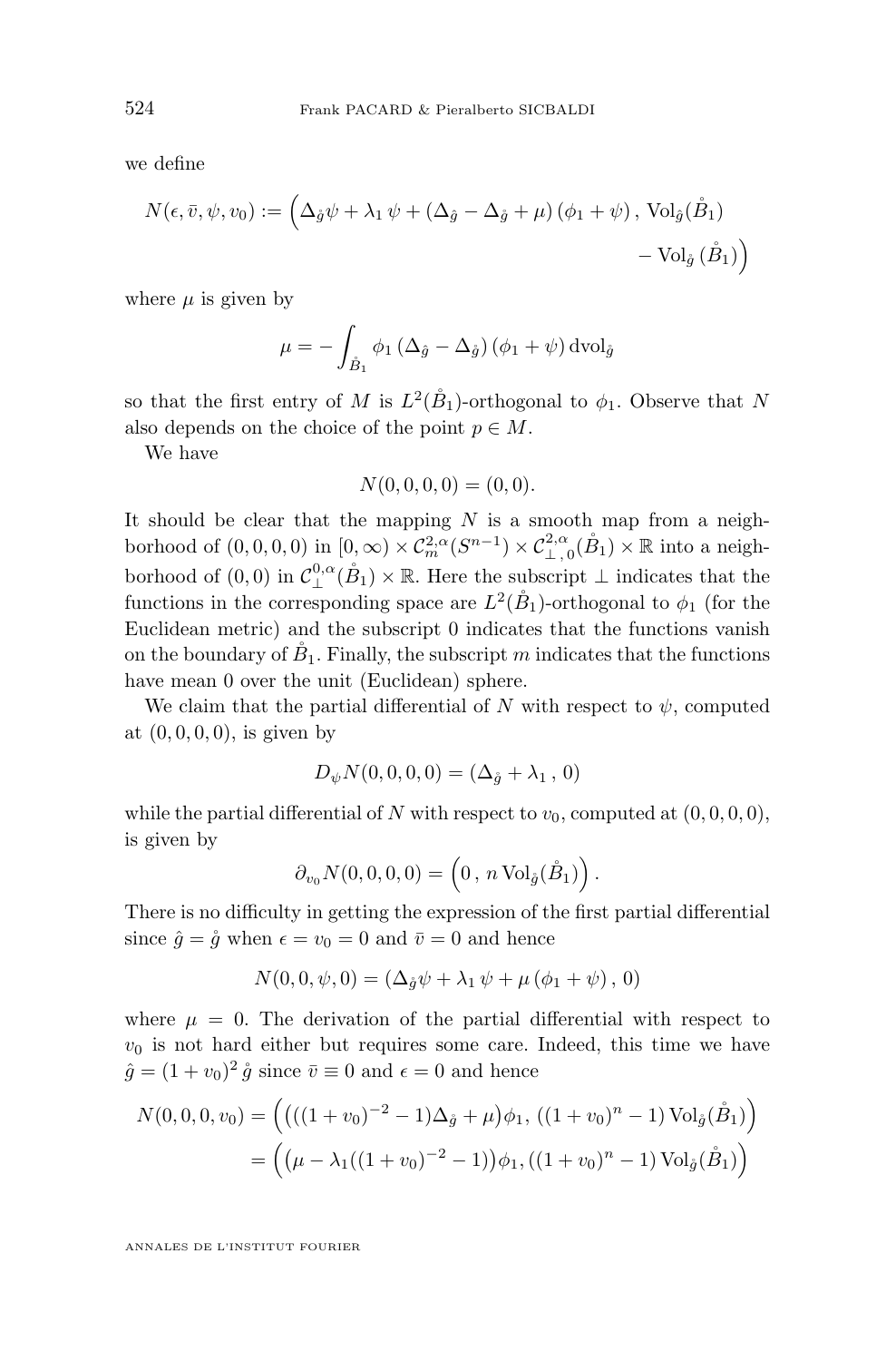<span id="page-11-0"></span>where  $\mu$  is given by

$$
\mu = -((1 + v_0)^{-2} - 1) \int_{\mathring{B}_1} \phi_1 \, \Delta_{\mathring{g}} \, \phi_1 \, \text{dvol}_{\mathring{g}} = \lambda_1 \, ((1 + v_0)^{-2} - 1).
$$

So we get

$$
\partial_{v_0} N(0,0,0,0) = \left( \left( \partial_{v_0} \mu |_{v_0=0} + 2 \lambda_1 \right) \phi_1, n \operatorname{Vol}_{\hat{g}}(\mathring{B}_1) \right)
$$

and

$$
\partial_{v_0}\mu|_{v_0=0}=-2\,\lambda_1.
$$

The claim then follows at once.

Hence the partial differential of N with respect to both  $\psi$  and  $v_0$ , computed at  $(0,0,0,0)$  is precisely invertible from  $\mathcal{C}^{2,\alpha}_{\perp,0}(\mathring{B}_1)\times \mathbb{R}$  into  $\mathcal{C}^{0,\alpha}_{\perp}(\mathring{B}_1)\times \mathbb{R}$ and the implicit function theorem ensures, for all  $(\epsilon, \bar{v})$  in a neighborhood of  $(0,0)$  in  $[0,\infty) \times C_m^{2,\alpha}(S^{n-1})$ , the existence of a (unique)  $(\psi, v_0) \in$  $\mathcal{C}_{\perp,0}^{2,\alpha}(\mathring{B}_1)\times\mathbb{R}$  such that  $N(\epsilon,\bar{v},\psi,v_0)=0$ . The function  $\hat{\phi}:=\phi_1+\psi$  solves  $(3.7)$  and in order to have  $(3.8)$  fulfilled, it is enough to divide it by its  $L^2$ norm. The fact that the solution depends smoothly on the parameter  $\epsilon$ , the function  $\bar{v}$  and the point  $p \in M$  is standard. This completes the proof of the result.  $\Box$ 

After canonical identification of  $\partial B_{1+v}^{\bar{g}}(p)$  with  $S^{n-1}$ , we define, the operator  $F$  :

$$
F(p,\epsilon,\bar{v}) = \bar{g}(\nabla\bar{\phi},\bar{\nu})\left.\right|_{\partial B^{\bar{g}}_{1+v}} - \frac{1}{\text{Vol}_{\bar{g}}(\partial B^{\bar{g}}_{1+v})}\int_{\partial B^{\bar{g}}_{1+v}} \bar{g}(\nabla\bar{\phi},\bar{\nu})\,\mathrm{dvol}_{\bar{g}},
$$

where  $\bar{\nu}$  denotes the unit normal vector field to  $\partial B_{1+v}^{\bar{g}}$  and  $(\bar{\phi}, v_0)$  is the solution of [\(3.5\)](#page-8-0) provided by the previous result. Recall that  $v = v_0 + \overline{v}$ . Schauder's estimates imply that  $F$  is well defined from a neighborhood of  $M \times (0,0)$  in  $M \times [0,\infty) \times C_m^{2,\alpha}(S^{n-1})$  into  $C_m^{1,\alpha}(S^{n-1})$ . The subscript m is meant to point out that the functions have mean 0. Our aim is to find  $(p, \epsilon, \bar{v})$  such that  $F(p, \epsilon, \bar{v}) = 0$ . Observe that, with this condition,  $\phi$  will be the solution to the problem [\(3.3\)](#page-7-0).

Following the proof of the previous result, we have the alternative expression for F.

$$
F(p,\epsilon,\bar{v}) = \hat{g}(\nabla\hat{\phi},\hat{\nu})\left|_{\partial \hat{B}_1} - \frac{1}{\text{Vol}_{\hat{g}}(\partial \hat{B}_1)} \int_{\partial \hat{B}_1} \hat{g}(\nabla \hat{\phi},\hat{\nu}) \,\mathrm{dvol}_{\hat{g}},\right.
$$

where this time  $\hat{\nu}$  is the the unit normal vector field to  $\partial \hat{B}_1$  using the metric  $\hat{g}$ .

We end this section by the proof of the :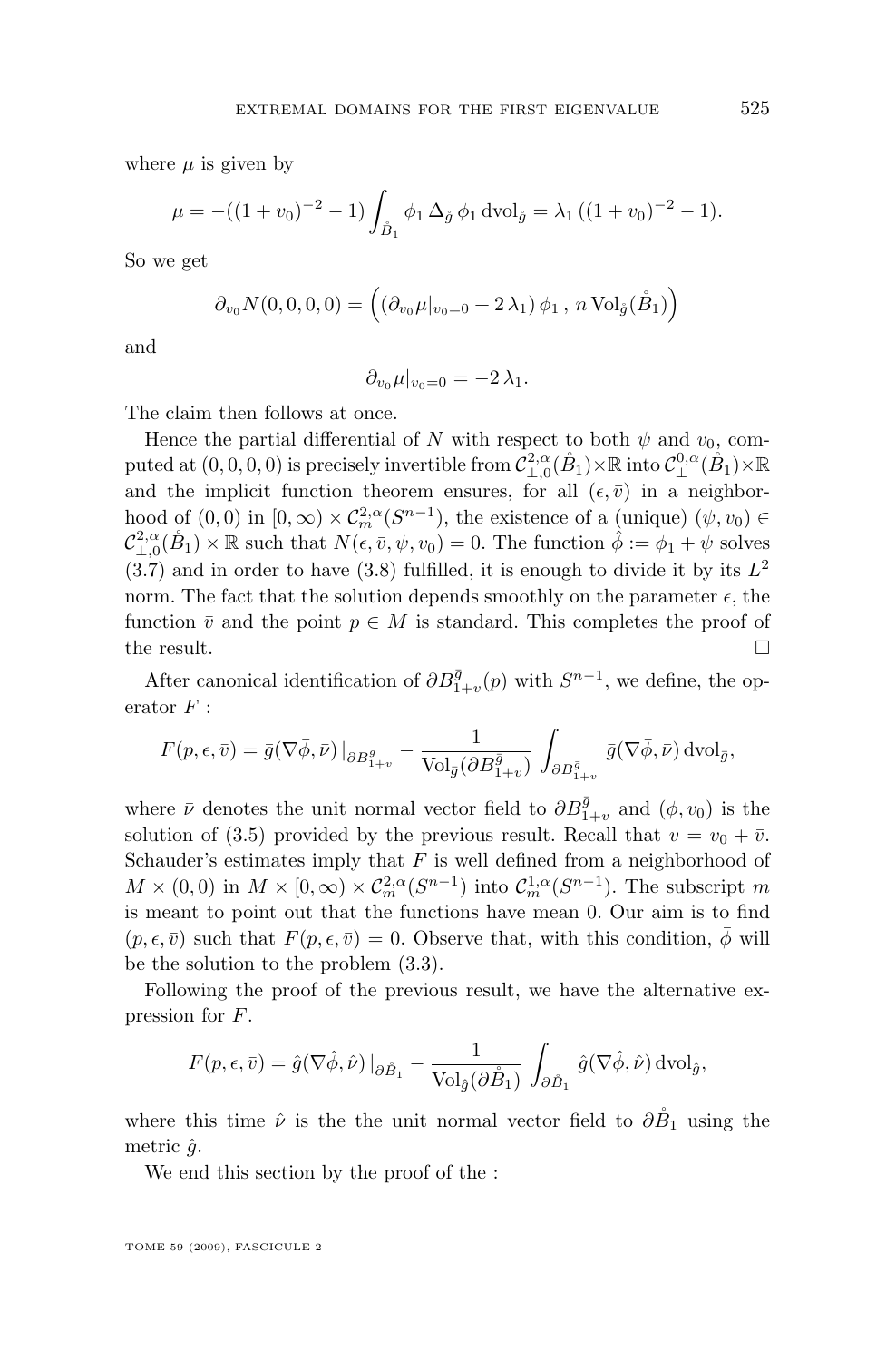LEMMA 3.3. — There exists a constant  $c > 0$  such that, for all  $p \in M$ and all  $\epsilon \geq 0$  *small enough we have* 

$$
||F(p,\epsilon,0)||_{\mathcal{C}^{1,\alpha}} \leqslant c\,\epsilon^2.
$$

*For all*  $a \in \mathbb{R}^n$ *, the following estimate holds* 

$$
\left| \int_{S^{n-1}} \mathring{g}(a, \cdot) F(p, \epsilon, 0) \, \mathrm{d} \mathrm{vol}_{\mathring{g}} - C \, \epsilon^3 \, g(\nabla \mathrm{Scal}(p), \Theta(a)) \right| \leqslant c \, \epsilon^4 \, \|a\|,
$$

*where*

$$
C := \frac{1}{2n(n+2)} \, \frac{1}{\partial_r \phi_1(1)} \, \int_{\mathring{B}_1} r^2 \, |\partial_r \phi_1|^2 \, \mathrm{dvol}_{\mathring{g}}.
$$

*Proof.* — We keep the notations of the proof of the previous result with  $\bar{v} \equiv 0$ . In order to prove these estimates, we follow the construction of  $F(p, \epsilon, 0)$  step by step. First of all, since  $\bar{v} \equiv 0$ , we have

$$
N(\epsilon, 0, 0, 0) = \left( \left( \Delta_{\hat{g}} - \Delta_{\hat{g}} + \mu \right) \phi_1, \operatorname{Vol}_{\hat{g}}(\mathring{B}_1) - \operatorname{Vol}_{\hat{g}}(\mathring{B}_1) \right),
$$

and

$$
\mu = -\int_{\mathring{B}_1} \phi_1 \left( \Delta_{\hat{g}} - \Delta_{\hat{g}} \right) \phi_1 \,\mathrm{dvol}_{\hat{g}}.
$$

If in addition  $v_0 = 0$ , we can estimate

$$
\hat{g}_{ij} = \delta_{ij} + \mathcal{O}(\epsilon^2),
$$

hence

$$
N(\epsilon, 0, 0, 0) = \mathcal{O}(\epsilon^2).
$$

The implicit function theorem immediately implies that the solution of

$$
N(\epsilon, 0, \psi, v_0) = 0
$$

satisfies

$$
\|\psi(\epsilon, p, 0)\|_{\mathcal{C}^{2,\alpha}} + |v_0(\epsilon, p, 0)| \leqslant c \epsilon^2.
$$

To complete the proof, observe that  $\hat{\nu} = (1+v_0)^{-1} \partial_r$  when  $\bar{v} \equiv 0$ . Therefore

$$
\hat{g}(\nabla \hat{\phi}, \hat{\nu}) = \partial_r \phi_1 + \mathcal{O}(\epsilon^2)
$$

(be careful that  $\hat{g}$  is defined with  $v_0 = v_0(\epsilon, p, 0)$  and  $\bar{v} \equiv 0$ ). Since  $\partial_r \phi_1$  is constant along  $\partial \tilde{B}_1$ , we conclude that

$$
F(p, \epsilon, 0) = \mathcal{O}(\epsilon^2)
$$

and this proves the first estimate.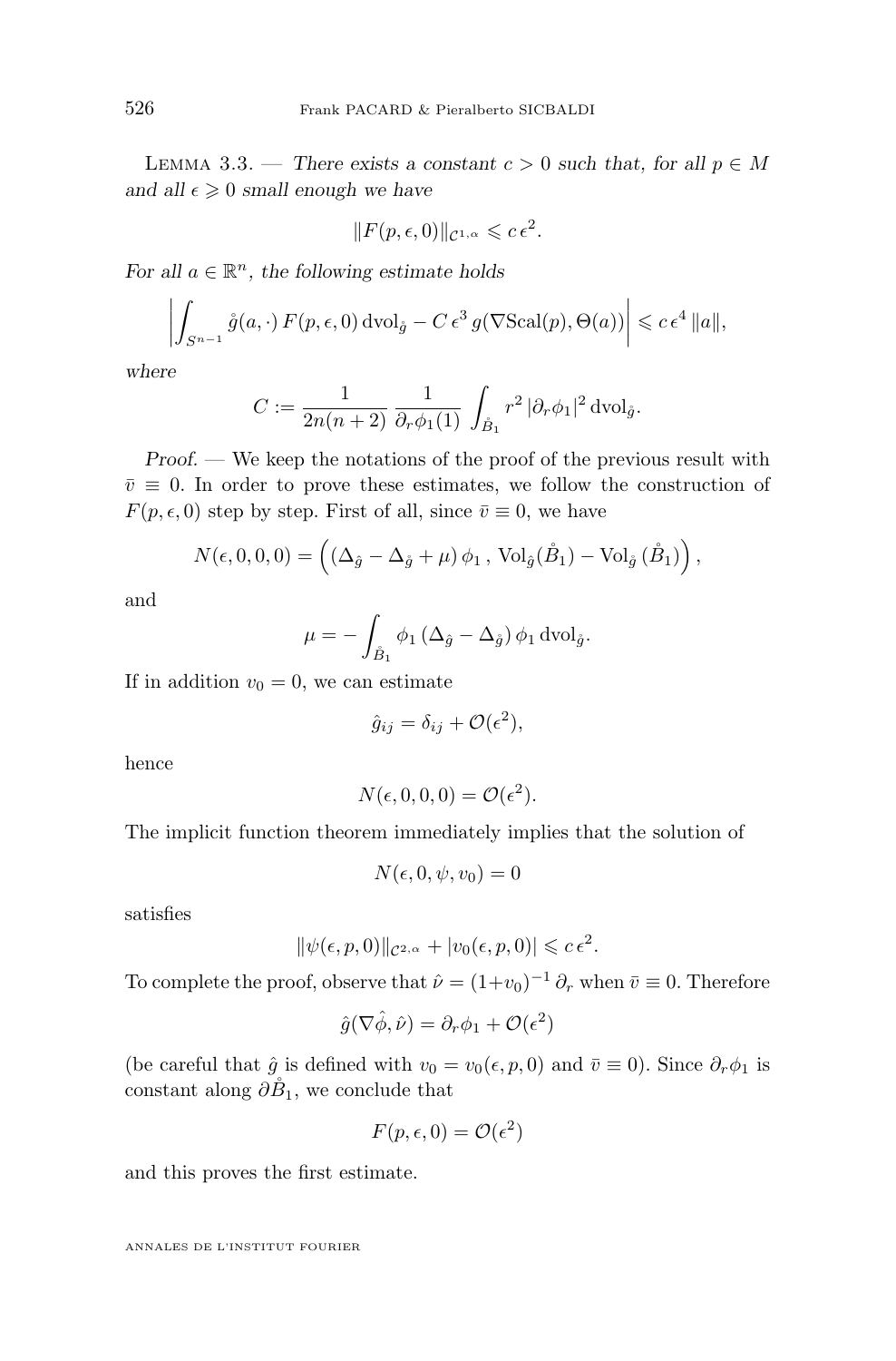We now turn to the proof of the second estimate. Instead of going through the construction of  $\hat{\phi}$  step by step, we compute

$$
\int_{S^{n-1}} \mathring{g}(\nabla \phi_1, a) \frac{\partial \hat{\phi}}{\partial r} \, dvol_{\mathring{g}}
$$
\n
$$
= \int_{\mathring{B}_1} \mathring{g}(\nabla \phi_1, a) \left(\Delta_{\mathring{g}} + \lambda_1\right) \hat{\phi} \, dvol_{\mathring{g}} - \int_{\mathring{B}_1} \hat{\phi} \left(\Delta_{\mathring{g}} + \lambda_1\right) \hat{g}(\nabla \phi_1, a) \, dvol_{\mathring{g}}
$$
\n
$$
= \int_{\mathring{B}_1} \mathring{g}(\nabla \phi_1, a) \left(\Delta_{\mathring{g}} + \lambda_1\right) \hat{\phi} \, dvol_{\mathring{g}}
$$
\n
$$
= \int_{\mathring{B}_1} \mathring{g}(\nabla \phi_1, a) \left(\Delta_{\mathring{g}} - \Delta_{\mathring{g}}\right) \hat{\phi} \, dvol_{\mathring{g}} + (\lambda_1 - \hat{\lambda}) \int_{\mathring{B}_1} \mathring{g}(\nabla \phi_1, a) \hat{\phi} \, dvol_{\mathring{g}}
$$
\n
$$
= \int_{\mathring{B}_1} \mathring{g}(\nabla \phi_1, a) \left(\Delta_{\mathring{g}} - \Delta_{\mathring{g}}\right) \phi_1 \, dvol_{\mathring{g}} + (\lambda_1 - \hat{\lambda}) \int_{\mathring{B}_1} \mathring{g}(\nabla \phi_1, a) \phi_1 \, dvol_{\mathring{g}}
$$
\n
$$
+ \int_{\mathring{B}_1} \mathring{g}(\nabla \phi_1, a) \left(\Delta_{\mathring{g}} - \Delta_{\mathring{g}}\right) \left(\hat{\phi} - \phi_1\right) \, dvol_{\mathring{g}}
$$
\n
$$
+ (\lambda_1 - \hat{\lambda}) \int_{\mathring{B}_1} (\nabla \phi_1 \cdot a) \left(\hat{\phi} - \phi_1\right) \, dvol_{\mathring{g}}
$$
\n
$$
= \int_{\mathring{B}_1} \mathring{g}(\nabla \phi_1, a) \left(\Delta_{\mathring{g}} - \Delta_{\mathring{g}}\right) \phi_1 \, dvol_{\mathring{g}}
$$
\n

The last two terms can be estimated easily since  $\hat{\lambda} - \lambda_1 = \mathcal{O}(\epsilon^2)$ ,  $\hat{\phi} - \phi_1 =$  $\mathcal{O}(\epsilon^2)$  and the coefficients of  $\Delta_{\hat{g}} - \Delta_{\hat{g}}$  are bounded by a constant times  $\epsilon^2$ . Therefore, we conclude that there exists a constant  $c$  such that

$$
\left| \int_{S^{n-1}} \mathring{g}(\nabla \phi_1, a) \frac{\partial \mathring{\phi}}{\partial r} \, \mathrm{d} \mathrm{vol}_{\mathring{g}} - \int_{\mathring{B}_1} \mathring{g}(\nabla \phi_1, a) \left( \Delta_{\mathring{g}} - \Delta_{\hat{g}} \right) \phi_1 \, \mathrm{d} \mathrm{vol}_{\mathring{g}} \right| \leqslant c \, \epsilon^4 \, \|a\|.
$$

To proceed, we use the result of Proposition [3.1](#page-6-0) to show that the coefficients of the metric  $\hat{g}$  can be expanded as

$$
\hat{g}_{ij}(y) = (1 + v_0)^2 \left( \delta_{ij} + \frac{1}{3} \sum_{k,\ell} R_{ikj\ell} y^k y^\ell (1 + v_0)^2 \epsilon^2 + \frac{1}{6} \sum_{k,\ell,m} R_{ikjl,m} y^k y^\ell y^m (1 + v_0)^3 \epsilon^3 + \mathcal{O}(\epsilon^4) \right).
$$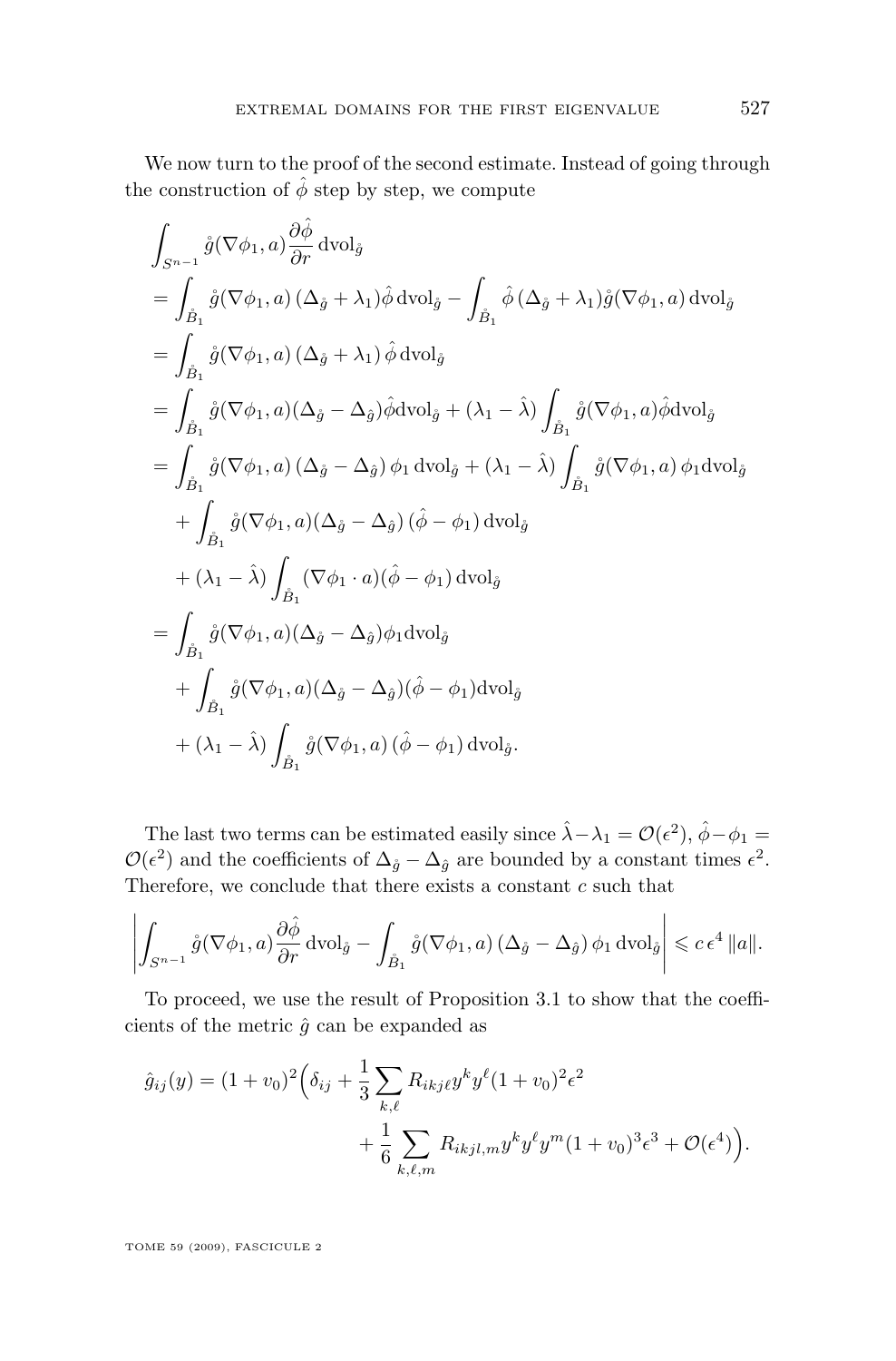Keeping in mind that  $v_0 = \mathcal{O}(\epsilon^2)$ , this simplifies slightly into

$$
\hat{g}_{ij}(y) = (1+v_0)^2 \left( \delta_{ij} + \frac{1}{3} \sum_{k,\ell} R_{ikj\ell} y^k y^\ell \epsilon^2 + \frac{1}{6} \sum_{k,\ell,m} R_{ikjl,m} y^k y^\ell y^m \epsilon^3 + \mathcal{O}(\epsilon^4) \right).
$$

This implies that

$$
\hat{g}^{ij} = (1 + v_0)^{-2} \left( \delta_{ij} - \frac{1}{3} R_{ikjl} y^k y^\ell \epsilon^2 - \frac{1}{6} R_{ikjl,m} y^k y^\ell y^m \epsilon^3 \right) + \mathcal{O}(\epsilon^4)
$$
  

$$
\log |\hat{g}| = 2n \log(1 + v_0) + \frac{1}{3} R_{k\ell} y^k y^\ell \epsilon^2 + \frac{1}{6} R_{k\ell,m} y^k y^\ell y^m \epsilon^3 + \mathcal{O}(\epsilon^4)
$$

where

$$
R_{k\ell} = \sum_{i=1}^{n} R_{iki\ell}
$$
 and  $R_{k\ell,m} = \sum_{i=1}^{n} R_{iki\ell,m}$ .

Recall that

$$
\Delta_{\hat{g}} := \sum_{i,j} \hat{g}^{ij} \, \partial_{y_i} \partial_{y_j} + \sum_{i,j} \partial_{y_i} \hat{g}^{ij} \, \partial_{y_j} + \frac{1}{2} \sum_{i,j} \hat{g}^{ij} \, \partial_{y_i} \log |\hat{g}| \, \partial_{y_j}.
$$

A straightforward calculation (still keeping in mind that  $v_0 = \mathcal{O}(\epsilon^2)$ ) shows that

$$
\begin{split}\n(\Delta_{\mathring{g}} - \Delta_{\hat{g}}) \phi_1 &= -\lambda_1 (1 - (1 + v_0)^{-2}) \phi_1 \\
&+ \frac{1}{3} \epsilon^2 \sum_{i,j,k,\ell} R_{ikj\ell} \Big( \frac{y^i y^j y^k y^\ell}{r^2} \partial_r^2 \phi_1 + \frac{y^k y^\ell}{r} \delta_j^i \partial_r \phi_1 \\
&- \frac{y^i y^j y^k y^\ell}{r^3} \partial_r \phi_1 \Big) - \frac{2}{3} \epsilon^2 \sum_{i,j} R_{ij} \frac{y^i y^j}{r} \partial_r \phi_1 \\
&+ \frac{1}{6} \epsilon^3 \sum_{i,j,k,\ell,m} R_{ikj\ell,m} \frac{y^i y^j y^k y^\ell y^m}{r^2} \Big( \partial_r^2 \phi_1 - \frac{\partial_r \phi_1}{r} \Big) \\
&+ \frac{1}{6} \epsilon^3 \sum_{k,j,\ell} R_{.kj\ell, \cdot} \frac{y^j y^k y^\ell}{r} \partial_r \phi_1 \\
&+ \frac{1}{4} \epsilon^3 \sum_{i,\ell,m} R_{i\ell,m} \frac{y^i y^\ell y^m}{r} \partial_r \phi_1 + \mathcal{O}(\epsilon^4),\n\end{split}
$$

where  $r := |y|$  and

$$
R_{\cdot kj\ell,\cdot} := \sum_{i=1}^n R_{ikj\ell,i}.
$$

Observe that we have used the fact that  $R(X, X) \equiv 0$  and the symmetries of the curvature tensor for which if either  $i = k$  or  $j = \ell$  then  $R_{ikj\ell,m} = 0$ .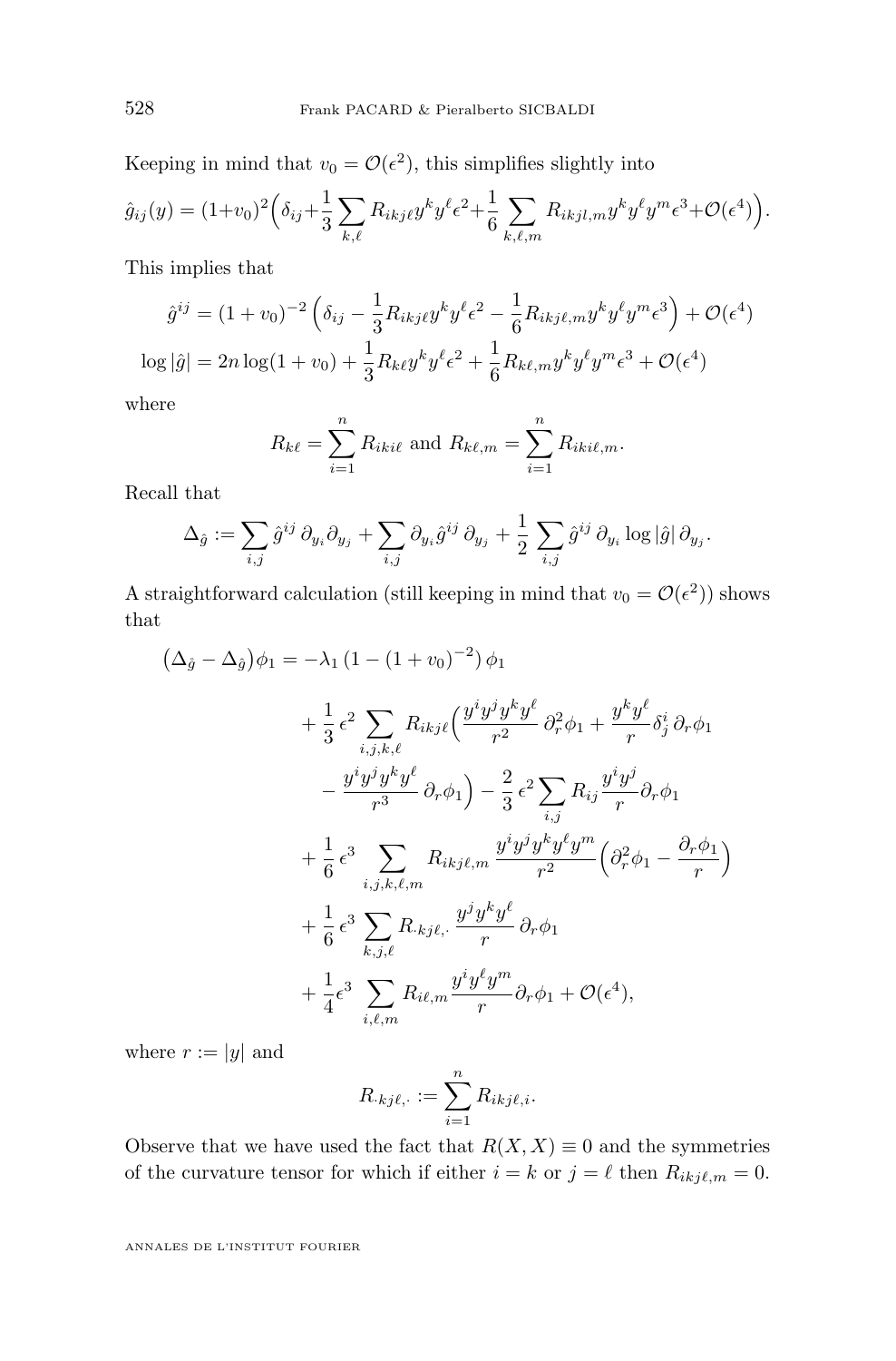Observe that, in the expansion of  $(\Delta_{\hat{g}} - \Delta_{\hat{g}}) \phi_1$ , terms which contain an even number of coordinates, such as  $y^i y^j y^k y^\ell$  or  $y^i y^j$  etc. do not contribute to the result since, once multiplied by  $\mathring{g}(\nabla \phi_1, a)$ , their average over  $S^{n-1}$ is 0. Therefore, we can write

$$
\int_{\mathring{B}_1} \mathring{g}(\nabla \phi_1 a) (\Delta_{\mathring{g}} - \Delta_{\hat{g}}) \phi_1 \text{ dvol}_{\mathring{g}}
$$
\n
$$
= \epsilon^3 \int_{\mathring{B}_1} \partial_r \phi_1 a_\sigma \frac{y^\sigma}{r} \left( \frac{1}{6} \sum_{i,j,k,\ell,m} R_{ikj\ell,m} \frac{y^t y^k y^l y^i y^j}{r^2} \left( \partial_r^2 \phi_1 - \frac{\partial_r \phi_1}{r} \right) + \frac{1}{2} \sum_{j,k,\ell} \left( \frac{1}{3} R_{kj\ell,-} - \frac{1}{2} R_{kj\ell} \right) \frac{y^k y^\ell y^j}{r} \partial_r \phi_1 \right) + \mathcal{O}(\epsilon^4).
$$

We make use of the identities in the Appendix to conclude that

(3.10) 
$$
\int_{\mathring{B}_1} \mathring{g}(\nabla \phi_1, a) (\Delta_{\mathring{g}} - \Delta_{\mathring{g}}) \phi_1 \text{ dvol}_{\mathring{g}}
$$

$$
= \frac{1}{2n(n+2)} \epsilon^3 g(\nabla \text{Scal}(p), \Theta(a)) \int_{\mathring{B}_1} r^2 |\partial_r \phi_1|^2 \text{ dvol}_{\mathring{g}} + \mathcal{O}(\epsilon^4).
$$

The second estimate follows at once from this computation together with the fact that, when  $\bar{v} \equiv 0$ ,  $\hat{\nu} = (1 + v_0) \partial_r$  as already mentioned and

$$
\mathring{g}(\nabla \phi_1, a) = \partial_r \phi_1(1) \mathring{g}(a, \cdot),
$$

on  $\partial \tilde{B}_1$  since this implies that

$$
\int_{S^{n-1}} \mathring{g}(a,\cdot) \, \hat{g}(\nabla \hat{\phi},\hat{\nu})|_{\partial \mathring{B}_1} \, \mathrm{dvol}_{\mathring{g}} = \frac{1+v_0}{\partial_r \phi_1(1)} \, \int_{S^{n-1}} \mathring{g}(\nabla \phi_1, a) \, \frac{\partial \hat{\phi}}{\partial r} \, \mathrm{dvol}_{\mathring{g}}.
$$

This completes the proof of the result.

Our next task will be to understand the structure of  $L_0$ , the operator obtained by linearizing F with respect to  $\bar{v}$  at  $\epsilon = 0$  and  $\bar{v} = 0$ . We will see that this operator is a first order elliptic operator which does not depend on the point  $p$ . Also, we will be interested in various properties of the expansion of  $F(p, \epsilon, 0)$  in powers of  $\epsilon$ .

#### **4. The structure of** L<sup>0</sup>

We keep the notations of the previous section. We claim that, when  $\epsilon = 0$ ,  $\bar{g} = \dot{g}$ . Indeed, observe that, if we use coordinates

$$
\bar{X}(y) := \mathrm{Exp}_p^g \left( \epsilon \sum_i y^i E_i \right)
$$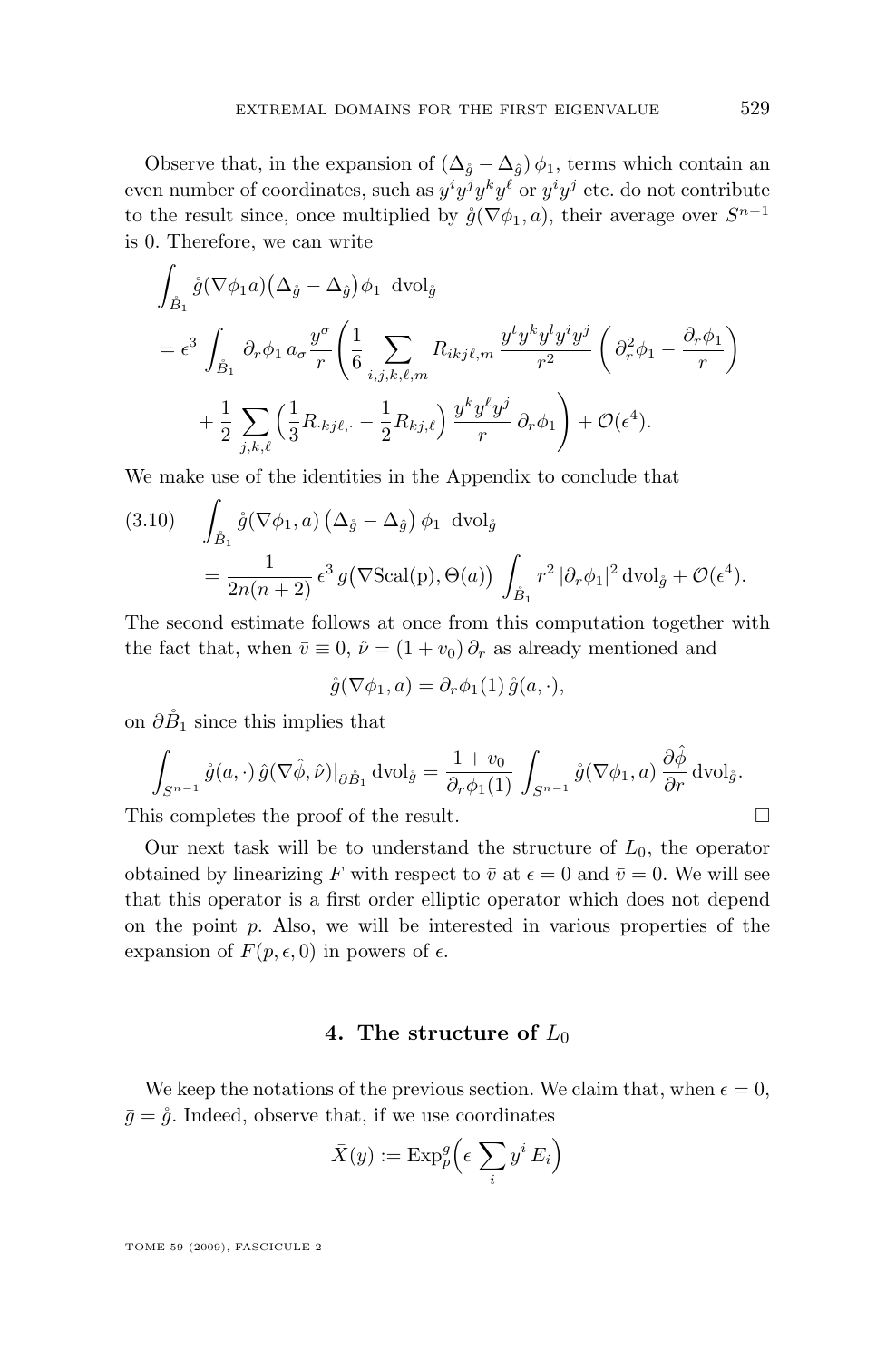<span id="page-16-0"></span>to parameterize a neighborhood of p in M, the coefficients  $\bar{g}_{ij}$  of the metric  $\bar{X}^*\bar{g} = \epsilon^{-2} \bar{X}^*g$  can be expanded as

$$
(4.1) \ \ \bar{g}_{ij}(y) = \delta_{ij} + \frac{1}{3} \sum_{k,\ell} R_{ikj\ell} y^k y^\ell \epsilon^2 + \frac{1}{6} \sum_{k,\ell,m} R_{ikjl,m} y^k y^\ell y^m \epsilon^3 + \mathcal{O}(\epsilon^4)
$$

and, when  $\epsilon = 0$ , we conclude that  $X^*\bar{g} = \dot{g}$ . Therefore, when  $\epsilon = 0$  we have  $\bar{g} = \dot{g}$  and [\(3.5\)](#page-8-0) becomes

(4.2) 
$$
\begin{cases} \Delta_{\mathring{g}} \bar{\phi} + \bar{\lambda} \bar{\phi} = 0 \text{ in } B^{\mathring{g}}_{1+v} \\ \bar{\phi} = 0 \text{ on } \partial B^{\mathring{g}}_{1+v} \end{cases}
$$

with the normalization

(4.3) 
$$
\int_{B_{1+v}^{\hat{g}}} \bar{\phi}^2 \, \text{dvol}_{\hat{g}} = 1
$$

and the volume constraint

$$
\text{Vol}_{\mathring{g}}(B_{1+v}^{\mathring{g}}) = \text{Vol}_{\mathring{g}}(\mathring{B}_1).
$$

Remember that we have set  $v := v_0 + \overline{v}$ .

We already have established the existence of a unique positive function  $\bar{\phi} \in C^{2,\alpha}(S^{n-1})$  (close to  $\phi_1$ ), a constant  $\bar{\lambda} \in \mathbb{R}$  (close to  $\lambda_1$ ) and a constant  $v_0 \in \mathbb{R}$  (close to 0), solutions to the above problem so we are going to construct an expansion of  $\bar{\phi}$ ,  $\bar{\lambda}$  and  $v_0$  in powers of  $\bar{v}$  and its derivatives. This will lead to the structure of the linearized operator  $L_0$ .

Recall that  $\lambda_1$  is the first eigenvalue of  $-\Delta_{\hat{g}}$  in the unit ball  $\tilde{B}_1$  with 0 Dirichlet boundary condition and  $\phi_1$  is the associated eigenfunction which is normalized to be positive and have  $L^2(\mathring{B}_1)$  norm equal to 1. Observe that in principle  $\phi_1$  is only defined in the unit ball, however, this function being radial, it is a solution of a second order ordinary differential equation and as such can be extended at least in a neighborhood of  $\partial \tilde{B}_1$ .

We start with the easy :

LEMMA 4.1. — Assume that  $\bar{v} \in C_m^{2,\alpha}(S^{n-1})$  is given. We define

$$
\phi_0(x) = \partial_r \phi_1(x) \,\overline{v} (x/|x|) .
$$

*Then*

(4.4) 
$$
\Delta_{\hat{g}} \phi_0 + \lambda_1 \phi_0 = \frac{1}{r^2} \partial_r \phi_1 \left( \Delta_{S^{n-1}} + n - 1 \right) \bar{v}.
$$

*Proof. —* This is a straightforward exercise. Using the fact that

$$
\Delta_{\mathring{g}} \, \partial_r \phi_1 = - \lambda_1 \, \partial_r \phi_1 + \frac{n-1}{r^2} \, \partial_r \phi_1 \,,
$$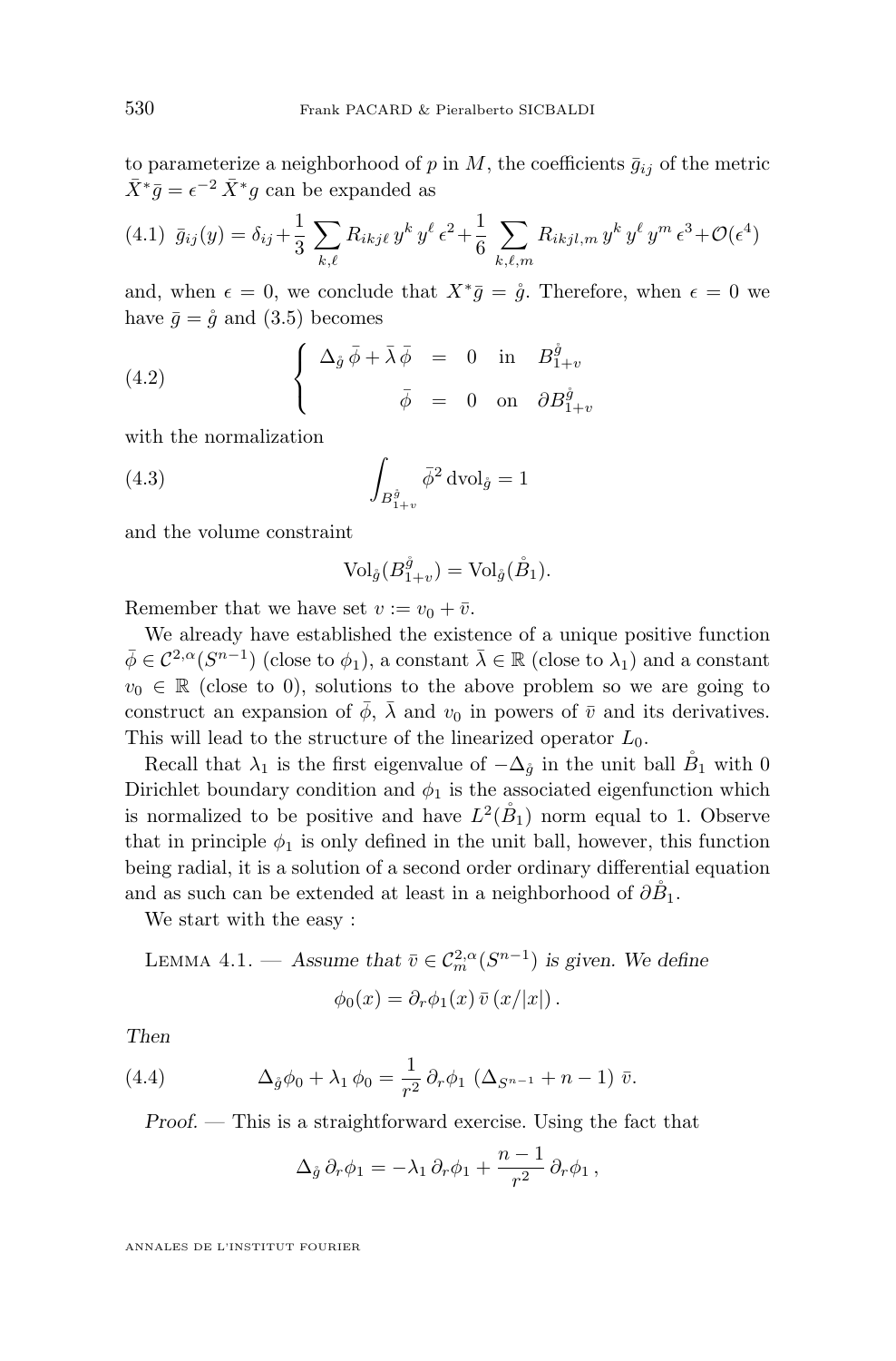<span id="page-17-0"></span>we find

$$
\Delta_{\tilde{g}}\phi_0 = v \Delta_{\tilde{g}}\partial_r \phi_1 + \partial_r \phi_1 \Delta_{\tilde{g}} \bar{v} + 2 \nabla \bar{v} \nabla \partial_r \phi_1
$$

$$
= -\lambda_1 \phi_0 + \frac{1}{r^2} \partial_r \phi_1 \left( \Delta_{S^{n-1}} + n - 1 \right) \bar{v}.
$$

This completes the proof of the result.

For all  $\bar{v} \in C_m^{2,\alpha}(S^{n-1})$  let  $\psi$  be the (unique) solution of

(4.5) 
$$
\begin{cases} \Delta_{\mathring{g}} \psi + \lambda_1 \psi = 0 & \text{in} \quad \mathring{B}_1 \\ \psi = -\partial_r \phi_1 \bar{v} & \text{on} \quad \partial \mathring{B}_1 \end{cases}
$$

which is  $L^2(\mathring{B}_1)$ -orthogonal to  $\phi_1$ . We define

(4.6) 
$$
H(\bar{v}) := (\partial_r \psi + \partial_r^2 \phi_1 \bar{v}) \big|_{\partial \mathring{B}_1}.
$$

Recall that the eigenvalues of the operator  $-\Delta_{S^{n-1}}$  are given by

$$
\mu_j = j\left(n - 2 + j\right)
$$

for  $j \in \mathbb{N}$ . The corresponding eigenspaces will be denoted by  $V_j$ .

We will need the following result :

Proposition 4.2. — *The operator*

$$
H: \mathcal{C}^{2,\alpha}_m(S^{n-1}) \longrightarrow \mathcal{C}^{1,\alpha}_m(S^{n-1}),
$$

*is a self adjoint, first order elliptic operator. (Recall that the subscript* m *is meant to point out that functions have mean* 0 *on*  $S^{n-1}$ *). The kernel of* H is given by  $V_1$ , the eigenspace of  $-\Delta_{S^{n-1}}$  associated to the eigenvalue n − 1*. Moreover there exists* c > 0 *such that*

$$
||w||_{\mathcal{C}^{2,\alpha}(S^{n-1})} \leqslant c ||H(w)||_{\mathcal{C}^{1,\alpha}(S^{n-1})},
$$

provided *w* is  $L^2(S^{n-1})$ -orthogonal to  $V_0 \oplus V_1$ .

*Proof.* — The fact that H is a first order elliptic operator is standard since it is the sum of the Dirichlet-to-Neumann operator for  $\Delta_{\mathring{q}} + \lambda_1$  and a constant times the identity. In particular, elliptic estimates yield

$$
||H(w)||_{\mathcal{C}^{1,\alpha}(S^{n-1})} \leqslant c ||w||_{\mathcal{C}^{2,\alpha}(S^{n-1})}.
$$

The fact that the operator H is (formally) self-adjoint is easy. Let  $\psi_1$ (resp.  $\psi_2$ ) the solution of (4.5) corresponding to the function  $w_1$  (resp.  $w_2$ ).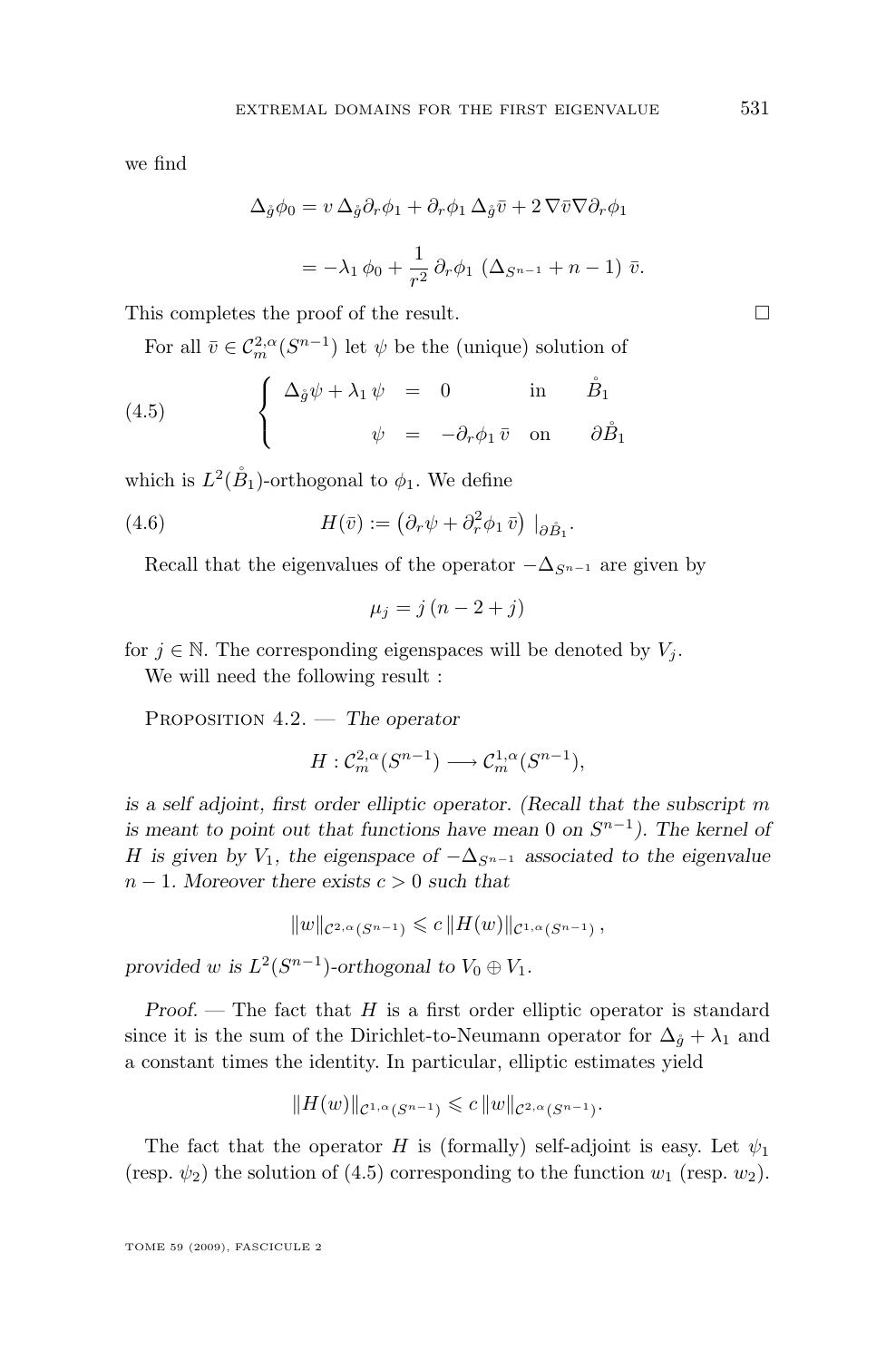We compute

$$
\partial_r \phi_1(1) \int_{\partial \hat{B}_1} (H(w_1)w_2 - w_1 H(w_2)) \text{dvol}_{\hat{g}}
$$
  
\n
$$
= \partial_r \phi_1(1) \int_{\partial \hat{B}_1} (\partial_r \psi_1 w_2 - \partial_r \psi_2 w_1) \text{dvol}_{\hat{g}}
$$
  
\n
$$
= \int_{\partial \hat{B}_1} (\psi_1 \partial_r \psi_2 - \psi_2 \partial_r \psi_1) \text{dvol}_{\hat{g}}
$$
  
\n
$$
= \int_{\hat{B}_1} (\psi_1 \Delta_{\hat{g}} \psi_2 - \psi_2 \Delta_{\hat{g}} \psi_1) \text{dvol}_{\hat{g}}
$$
  
\n
$$
= 0.
$$

To prove the other statements, we define for all  $w \in C_m^{2,\alpha}(S^{n-1})$ ,  $\Psi$  to be the continuous solution of

(4.7) 
$$
\begin{cases} \Delta_{\mathring{g}} \Psi + \lambda_1 \Psi = \frac{1}{r^2} \partial_r \phi_1 \left( \Delta_{S^{n-1}} + n - 1 \right) w & \text{in } \mathring{B}_1 \\ \Psi = 0 & \text{on } \partial \mathring{B}_1. \end{cases}
$$

Observe that  $\partial_r \phi_1$  vanishes at first order at  $r = 0$  and hence the right hand side is bounded by a constant times  $r^{-1}$  near the origin. Standard elliptic estimates then imply that the solution  $\Psi$  is at least continuous near the origin. A straightforward computation using the result of Lemma [4.1](#page-16-0) and writing  $\Psi = \psi + \partial_r \phi_1 w$ , shows that

(4.8) 
$$
H(w) := \partial_r \Psi|_{\partial \mathring{B}_1}.
$$

With this alternative definition, it should be clear that  $H$  preserves the eigenspaces  $V_j$  and in particular,  $H$  maps into the space of functions whose mean over  $S^{n-1}$  is 0. Moreover, it is clear that  $V_1$  is included in the kernel of H since  $(\Delta_{S^{n-1}} + n - 1) w = 0$  for any  $w \in V_1$ . We now prove that  $V_1$ is the only kernel of this operator.

We consider

$$
w = \sum_{j \geqslant 1} w_j
$$

the eigenfunction decomposition of w. Namely  $w_j \in V_j$ . Then

$$
H(w) = \sum_j \alpha_j w_j
$$

where the constants  $\alpha_i$  are given by

$$
\alpha_j = \partial_r a_j(1)
$$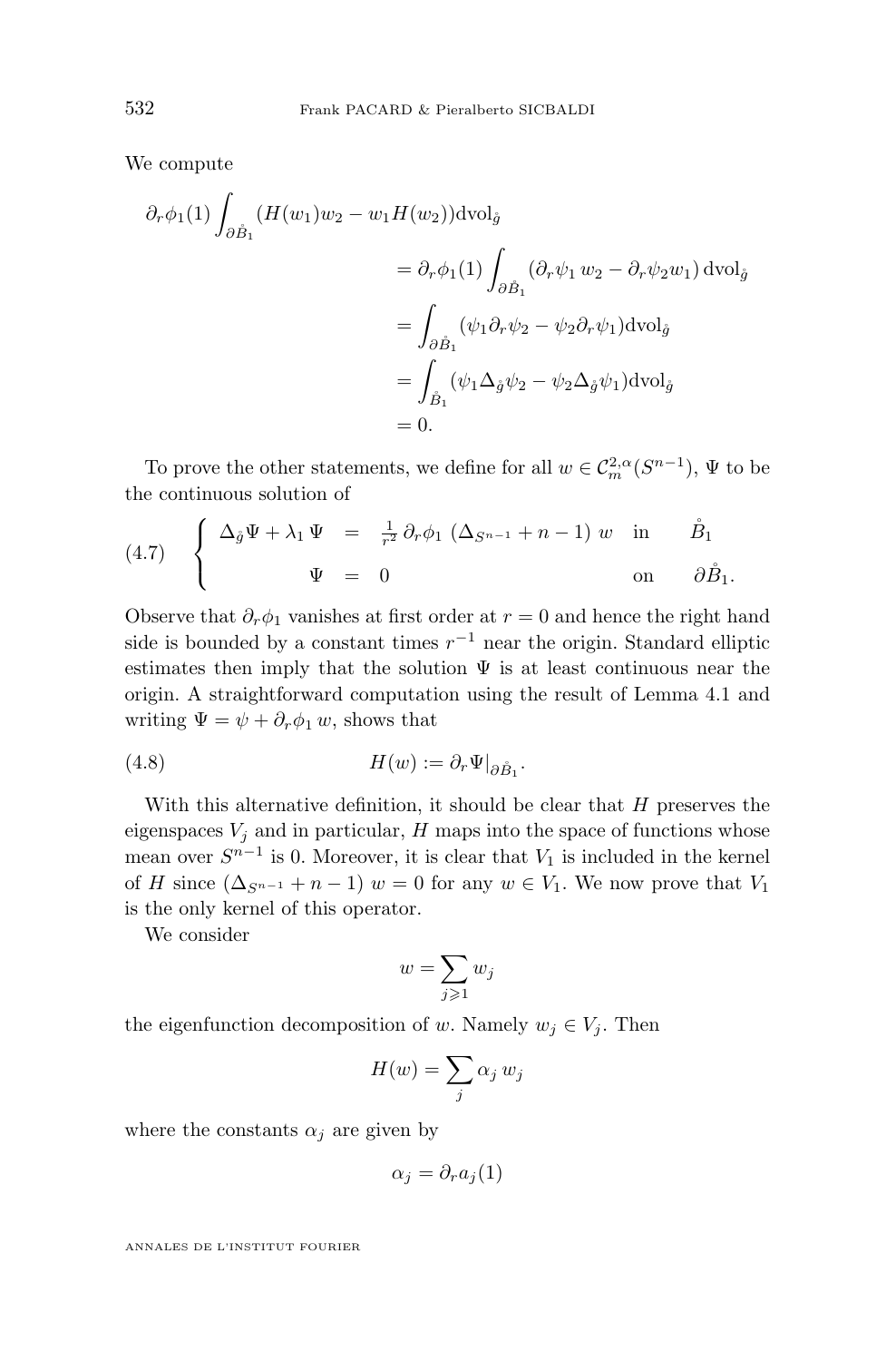where  $a_i$  is the continuous solution of

(4.9) 
$$
a''_j + \frac{n-1}{r} a'_j + \lambda_1 a_j - \frac{1}{r^2} \mu_j a_j = \frac{1}{r^2} (n - 1 - \mu_j) \partial_r \phi_1,
$$

with  $a_i(1) = 0$ .

Observe that  $\alpha_1 = 0$  and, in order to prove that the kernel of H is given by  $V_1$ , it is enough to show that  $\alpha_j \neq 0$  for all  $j \geq 2$ .

We claim that

$$
a_j\leqslant 0\,,
$$

for all  $j \geqslant 2$ . This follows at once from the maximum principle since  $n 1 - \mu_j < 0$  for all  $j \geqslant 2$  and  $\partial_r \phi_1 \leqslant 0$ .

Proof of the claim : By definition of  $\lambda_1$ , the operator  $\Delta_{\mathring{q}} + \lambda_1$  is nonpositive, in the sense that

(4.10) 
$$
-\int_{\mathring{B}_1} u\left(\Delta_{\mathring{g}} + \lambda_1\right)u \, \text{dvol}_{\mathring{g}} = \int_{\mathring{B}_1} \left(|\nabla u|_{\mathring{g}}^2 - \lambda_1 u^2\right) \, \text{dvol}_{\mathring{g}} \geqslant 0.
$$

Specializing this inequality to radial functions, we get

$$
\int_0^1 ((\partial_r u)^2 - \lambda_1 u^2) r^{n-1} dr \geqslant 0
$$

provided  $u \in H_0^1(\mathring{B}_1)$  is radial.

Now, assume that  $a_i \geq 0$  in  $[r_1, r_2]$  with  $a_i(r_i) = 0$ , then multiplying (4.9) by  $a_j r^{n-1}$  and integrating the result by parts between  $r_1$  and  $r_2$ , we get

$$
\int_{r_1}^{r_2} \left( (\partial_r a_j)^2 - \lambda_1 a_j^2 + \frac{1}{r^2} \mu_j a_j^2 \right) r^{n-1} dr \leq 0
$$

and hence necessarily  $a_i \equiv 0$  on  $[r_1, r_2]$ . This completes the proof of the claim.

The claim being proven, we use the fact that  $a_i(1) = 0$  for all  $j \geq 2$  to conclude that

$$
0 \leq \partial_r a_j(1).
$$

If  $\partial_r a_j(1) = 0$  then necessarily  $\partial_r^2 a_j(1) \leq 0$  but evaluation of  $(4.9)$  at  $r = 1$ implies that

$$
0 = (n - 1) a'_j(1) = (n - 1 - \mu_j) \partial_r \phi_1(1) - a''_j(1)
$$
  
\n
$$
\ge (n - 1 - \mu_j) \partial_r \phi_1(1)
$$
  
\n
$$
> 0,
$$

which immediately leads to a contradiction. Hence,  $\partial_r a_i(1) > 0$  for all  $j \geq 2$ and this completes the proof of the fact that the kernel of the operator H is equal to  $V_1$ .

The main result of this section is the following :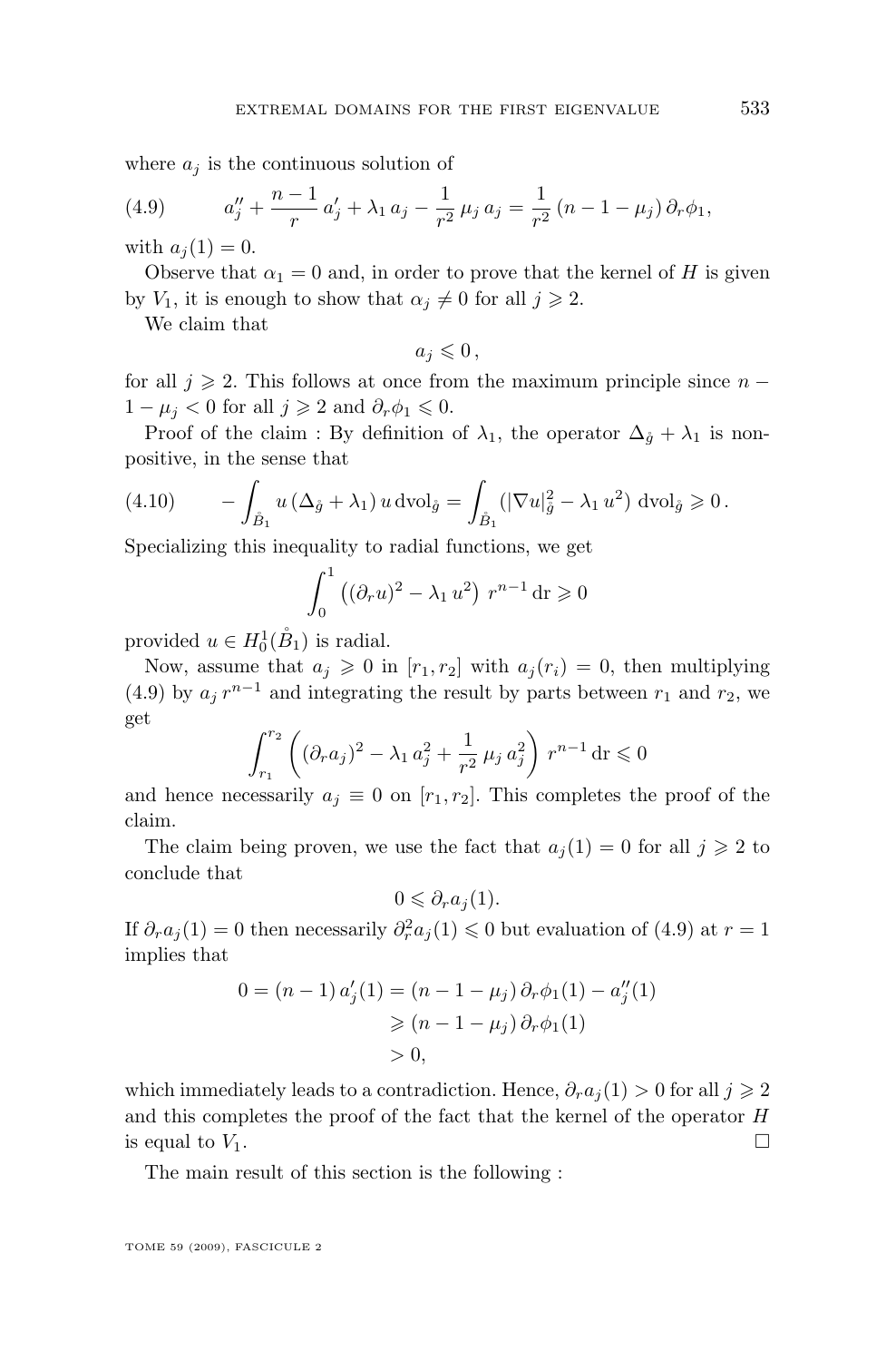<span id="page-20-0"></span>PROPOSITION 4.3. — *The operator*  $L_0$  *is equal to H*.

*Proof.* — By definition, the operator  $L_0$  is the linear operator obtained by linearizing N with respect to  $\bar{v}$  at  $\epsilon = 0$  and  $\bar{v} = 0$ . In other words, we have

$$
L_0(\bar{w}) = \lim_{s \to 0} \frac{F(p, 0, s\,\bar{w}) - F(p, 0, 0)}{s}.
$$

Since  $\epsilon = 0$ , we have already seen that  $\bar{g} = \dot{g}$ . Writing  $\bar{v} = s \bar{w}$ , we argue as in the proof of Proposition [3.2](#page-8-0) and consider the parameterization of  $\tilde{B}_{1+v}$ given by

$$
Y(y) := \left(1 + v_0 + s\,\chi(y)\,\bar{w}\left(\frac{y}{|y|}\right)\right)\,y
$$

where  $\chi$  is a cutoff function identically equal to 0 when  $|y| \leq 1/2$  and identically equal to 1 when  $|y| \geq 3/4$ . We set

 $\hat{g} := Y^* \mathring{g}$ 

so that  $\hat{\phi} = Y^* \bar{\phi}$ ,  $\hat{\lambda} = \bar{\lambda}$  and  $v_0$  are solutions (smoothly depending on the real parameter s) of

$$
\begin{cases}\n\Delta_{\hat{g}} \hat{\phi} + \hat{\lambda} \hat{\phi} = 0 \text{ in } \hat{B}_1 \\
\hat{\phi} = 0 \text{ on } \partial \hat{B}_1\n\end{cases}
$$

with

$$
\int_{\mathring{B}_1} \hat{\phi}^2 \operatorname{dvol}_{\hat{g}} = 1
$$

and

$$
\text{Vol}_{\hat{g}}(\mathring{B}_1) = \text{Vol}_{\hat{g}}(\mathring{B}_1).
$$

We remark that  $\hat{\phi}_1 := Y^* \phi_1$  is a solution of

$$
\Delta_{\hat{g}}\,\hat{\phi}_1 + \lambda_1\,\hat{\phi}_1 = 0
$$

since  $\hat{g} = Y^* \hat{g}$ . Moreover

$$
\hat{\phi}_1(y) = \phi_1((1 + v_0 + s \,\overline{w}(y)) y),
$$

on  $\partial \overset{\circ}{B}_1$ . Writing  $\hat{\phi} = \hat{\phi}_1 + \hat{\psi}$  and  $\hat{\lambda} = \lambda_1 + \mu$ , we find that

(4.11) 
$$
\begin{cases} \Delta_{\hat{g}} \hat{\psi} + (\lambda_1 + \mu) \hat{\psi} + \mu \hat{\phi}_1 = 0 & \text{in } \hat{B}_1 \\ \hat{\psi} = -\hat{\phi}_1 & \text{on } \partial \hat{B}_1 \end{cases}
$$

with

(4.12) 
$$
\int_{\mathring{B}_1} (2\,\hat{\phi}_1\,\hat{\psi}+\hat{\psi}^2) \,d\text{vol}_{\hat{g}} = \int_{\mathring{B}_1} \phi_1^2 \,d\text{vol}_{\hat{g}} - \int_{\mathring{B}_{1+v_0+s\bar{w}}} \phi_1^2 \,d\text{vol}_{\hat{g}}
$$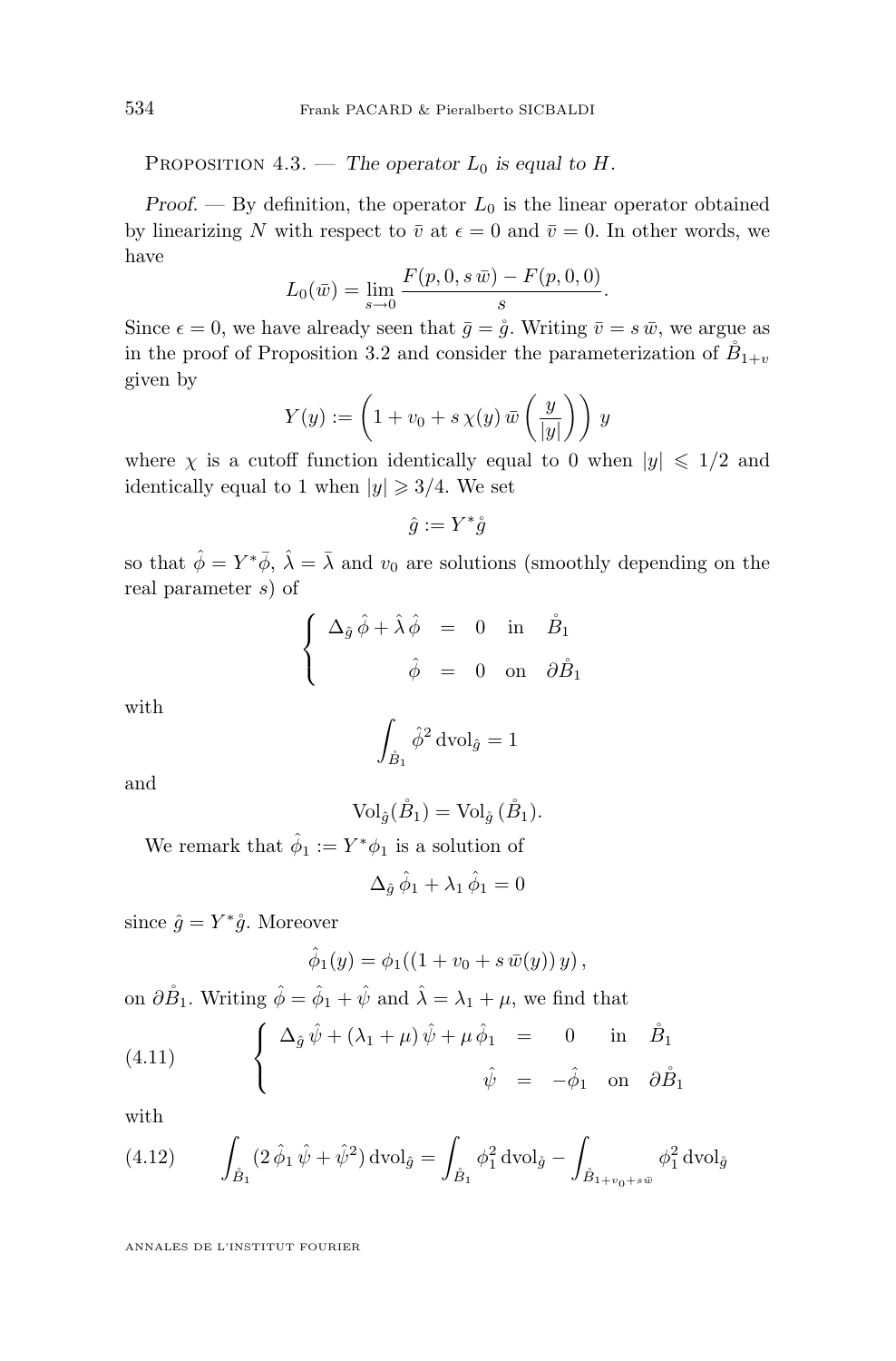and

(4.13) 
$$
\operatorname{Vol}_{\hat{g}}(\overset{\circ}{B}_1) = \operatorname{Vol}_{\hat{g}}(\overset{\circ}{B}_1).
$$

Obviously  $\hat{\psi}$ ,  $\mu$  and  $v_0$  are smooth functions of s. When  $s = 0$ , we have  $\bar{\phi} = \phi_1$ ,  $\bar{\lambda} = \lambda_1$  and  $v_0 = 0$ . Therefore,  $\hat{\psi}$ ,  $\mu$  and  $v_0$  all vanish and  $\hat{\phi}_1 = \phi_1$ , when  $s = 0$ . Moreover  $\hat{g} = \hat{g}$  when  $s = 0$ . We set

$$
\dot{\psi} = \partial_s \hat{\psi}|_{s=0},
$$
  $\dot{\mu} = \partial_s \mu|_{s=0},$  and  $\dot{v}_0 = \partial_s v_0|_{s=0}.$ 

Differentiating [\(4.11\)](#page-20-0) with respect to s and evaluating the result at  $s = 0$ , we obtain

(4.14) 
$$
\begin{cases} \Delta_{\mathring{g}} \dot{\psi} + \lambda_1 \dot{\psi} + \dot{\mu} \phi_1 = 0 & \text{in } \dot{B}_1 \\ \dot{\psi} = -\partial_r \phi_1 (\dot{v}_0 + \bar{w}) & \text{on } \partial \mathring{B}_1. \end{cases}
$$

Observe that, as already mentioned,  $\hat{\phi}_1(y) = \phi_1((1+v_0 + s \bar{w}(y)) y)$  on  $\partial \overset{\circ}{B_1}$ and differentiation with respect to s at  $s = 0$  yields  $\partial_s \hat{\phi}_1|_{s=0} = \partial_r \phi_1$  ( $\dot{v}_0$  +  $\bar{w}$ ).

Differentiating [\(4.12\)](#page-20-0) with respect to s and evaluating the result at  $s = 0$ , we obtain

(4.15) 
$$
\int_{\mathring{B}_1} \phi_1 \, \dot{\psi} \, \mathrm{dvol}_{\mathring{g}} = 0.
$$

Indeed, the derivative of the right hand side of  $(4.12)$  with respect to s vanishes when  $s = 0$  since  $\phi_1$  vanishes identically on  $\partial \tilde{B}_1$ .

Finally, differentiating  $(4.13)$  with respect to s and evaluating the result at  $s = 0$ , we obtain

(4.16) 
$$
\int_{S^{n-1}} (\dot{v}_0 + \bar{w}) \, \mathrm{dvol}_{\mathring{g}} = 0.
$$

The last equality immediately implies (since, by definition, the average of  $\bar{w}$  is 0) that  $\dot{v}_0 = 0$ . If we multiply the first equation of (4.14) by  $\phi_1$  and we integrate it, using the boundary condition and the fact that the average of  $\bar{w}$  is 0 together with the fact that  $\dot{v}_0 = 0$ , we conclude that  $\dot{\mu} = 0$ . And hence  $\dot{\psi}$  is precisely the solution of [\(4.5\)](#page-17-0). To summarize, we have proven that

$$
\hat{\phi} = \hat{\phi}_1 + s\,\psi + \mathcal{O}(s^2)
$$

where  $\psi$  is the solution of [\(4.5\)](#page-17-0) and we also know that

$$
v_0 = \mathcal{O}(s^2).
$$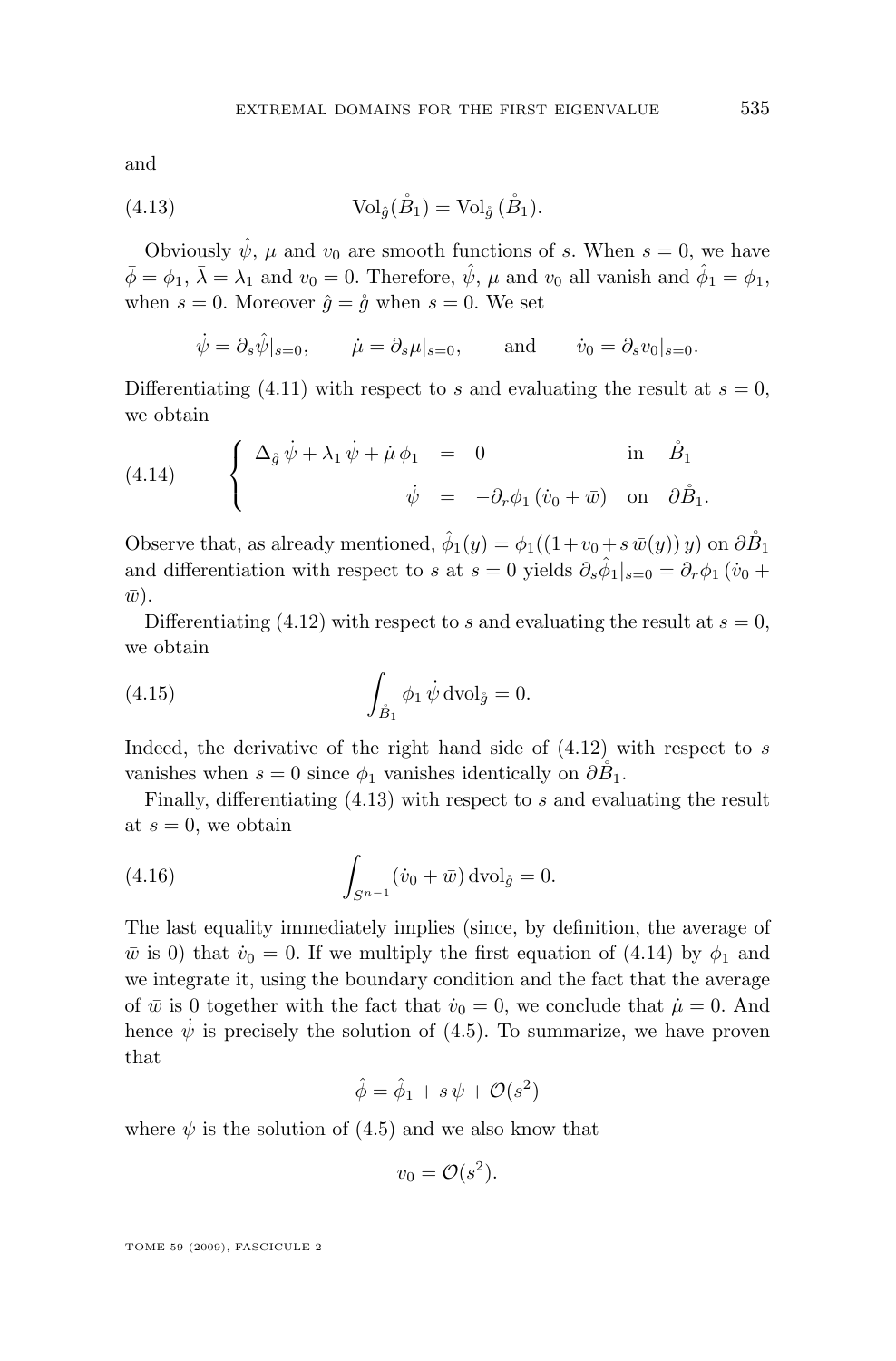<span id="page-22-0"></span>In particular, in  $\check{B}_1 \setminus \check{B}_{3/4}$ , we have

$$
\hat{\phi}(y) = \phi_1 \left( \left( 1 + s \,\overline{w}(y/|y|) \right) y \right) + s \,\psi(y) + \mathcal{O}(s^2)
$$

$$
= \phi_1(y) + s \left( \overline{w}(y/|y|) \, r \, \partial_r \phi_1 + \psi \right) + \mathcal{O}(s^2)
$$

where we have set  $r := |y|$ .

To complete the proof of the result, it suffices to compute the normal derivative of the function  $\hat{\phi}$  when the normal is computed with respect to the metric  $\hat{g}$ . We use polar coordinates  $y = r z$  where  $r > 0$  and  $z \in S^{n-1}$ . Then the metric  $\hat{g}$  can be expanded in  $\tilde{B}_1 \setminus \tilde{B}_{3/4}$  as

$$
\hat{g} = (1 + v_0 + s\bar{w})^2 dr^2 + 2 s (1 + v_0 + s\bar{w}) r d\bar{w} dr + r^2 (1 + v_0 + s\bar{w})^2 \hat{h} + s^2 r^2 d\bar{w}^2
$$

where  $\mathring{h}$  is the metric on  $S^{n-1}$  induced by the Euclidean metric. It follows from this expression together with the fact that  $v_0 = \mathcal{O}(s^2)$  that the unit normal vector field to  $\partial \tilde{B}_1$  for the metric  $\hat{g}$  is given by

$$
\hat{\nu} = ((1+s\,\bar{w})^{-1} + \mathcal{O}(s^2))\,\partial_r + \mathcal{O}(s)\,\partial_{z_j}
$$

where  $\partial_{z_j}$  are vector fields induced by a parameterization of  $S^{n-1}$ . Using this, we conclude that

$$
\hat{g}(\nabla \hat{\phi}_1, \hat{\nu}) = \partial_r \phi_1 + s \left( \bar{w} \partial_r^2 \phi_1 + \partial_r \psi \right) + \mathcal{O}(s^2)
$$

on  $\partial \hat{B}_1$ . The result then follows at once from the fact that  $\partial_r \phi_1$  is constant while the term  $\bar{w} \, \partial_r^2 \phi_1 + \partial_r \psi$  has mean 0 on the boundary  $\partial \dot{B}_1$ . This completes the proof of the proposition.

We denote by  $L_{\epsilon}$  the linearization of F with respect to  $\bar{v}$ , computed at the point  $(p, \epsilon, 0)$ . Following the proof of the previous Proposition, it is easy to check the :

LEMMA 4.4. — There exists a constant  $c > 0$  such that, for all  $\epsilon > 0$ *small enough we have the estimate*

$$
\|(L_{\epsilon}-L_0)\,\bar{v}\|_{\mathcal{C}^{1,\alpha}}\leqslant c\,\epsilon^2\,\|\bar{v}\|_{\mathcal{C}^{2,\alpha}}.
$$

*Proof.* — Clearly both  $L_{\epsilon}$  and  $L_0$  are first order differential operators. To prove the estimate, we simply use the fact that, when  $\epsilon \neq 0$ , the difference between the coefficients of  $\bar{g} = \epsilon^{-2} g$  and  $\dot{g}$  can be estimated by a constant times  $\epsilon^2$ . This implies that the discrepancy between the linearized operator when  $\epsilon = 0$  and when  $\epsilon \neq 0$  is a first order differential operator whose coefficients can be estimated by a constant times  $\epsilon^2$ .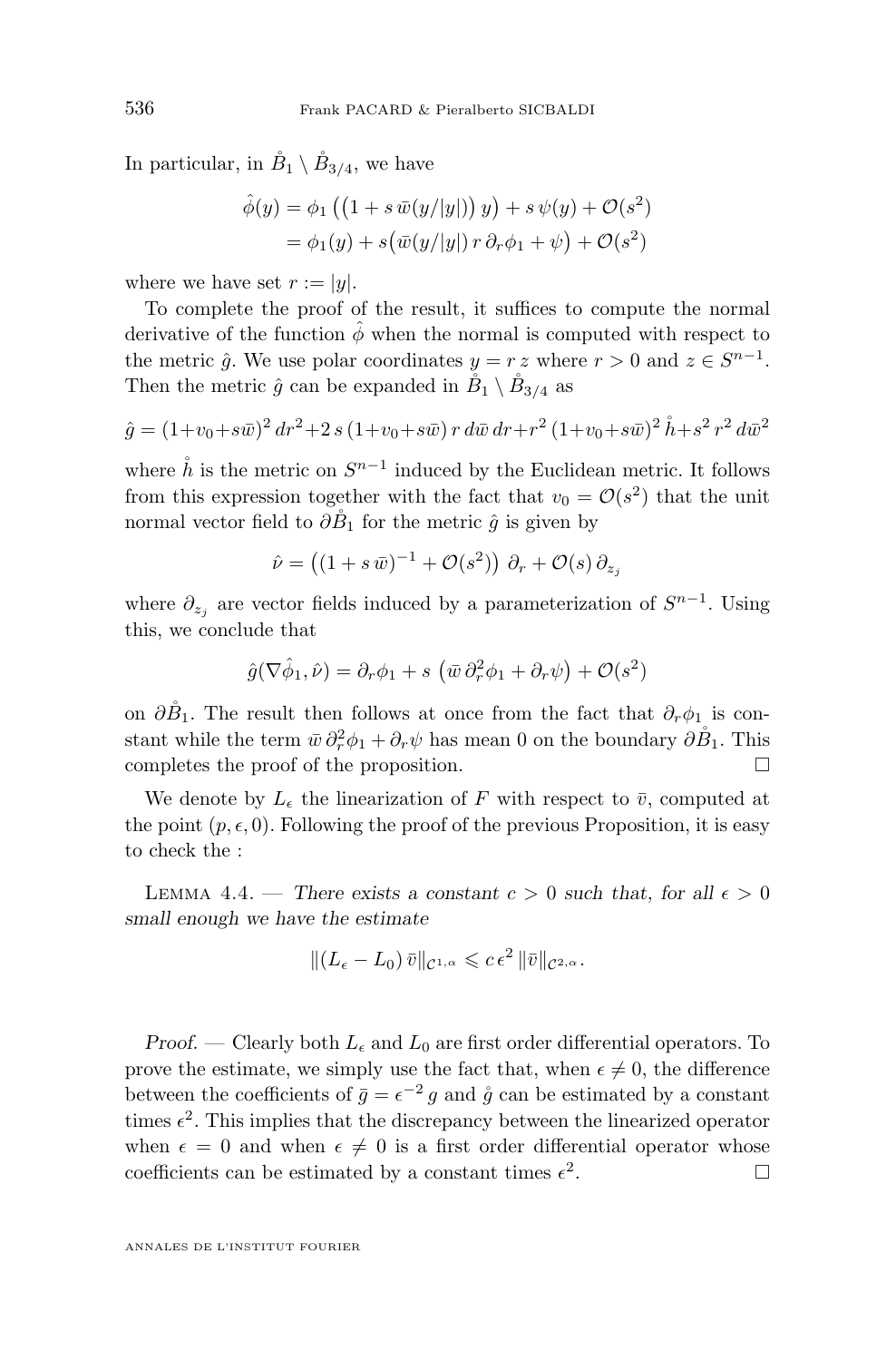The main result of this section is the fact that the linearized operator  $L_0$  is given by H. Observe that the kernel of  $L_0$  is equal to  $V_1$  which is the vector space spanned by the restriction of linear functions to the unit sphere. This is geometrically very natural since, when  $\epsilon = 0$ , a linear function  $\bar{v} := \dot{g}(a, \cdot) \in V_1$  correspond to infinitesimal translation of the unit ball in the direction  $a \in \mathbb{R}^n$ . Therefore we have

$$
B_{1+s\,\bar{v}}^{\mathring{g}}(p) \sim \mathring{B}_1(p+s\,a).
$$

This implies that the solution of [\(3.3\)](#page-7-0) is given by  $\phi_1$  (modulo some  $\mathcal{O}(s^2)$ term) and hence its normal data is constant (modulo some  $\mathcal{O}(s^2)$  term). Therefore  $F(p, 0, \bar{v}) = \mathcal{O}(s^2)$  which shows that  $L_0\bar{v} = 0$ .

#### **5. The proof of Theorem [1.3](#page-2-0)**

We shall now prove that, for  $\epsilon > 0$  small enough, it is possible to solve the equation

$$
F(p, \epsilon, \bar{v}) = 0.
$$

Unfortunately, we will not be able to solve this equation at once. Instead, we first prove the :

PROPOSITION 5.1. — *There exists*  $\epsilon_0 > 0$  *such that, for all*  $\epsilon \in [0, \epsilon_0]$ *and for all*  $p \in M$ , there exists a unique function  $\bar{v} = \bar{v}(p, \epsilon)$  and a vector  $a = a(p, \epsilon) \in \mathbb{R}^n$  such that

$$
F(p, \epsilon, \bar{v}) + \mathring{g}(a, \cdot) = 0.
$$

The function  $\bar{v}$  and the vector a depend smoothly on p and  $\epsilon$  and we have

$$
|a| + \|\bar{v}\|_{\mathcal{C}^{2,\alpha}(S^{n-1})} \leqslant c\epsilon^2.
$$

*Proof.* — We fix  $p \in M$  and define

$$
\bar{F}(p,\epsilon,\bar{v},a) := F(p,\epsilon,\bar{v}) + \mathring{g}(a,\cdot).
$$

It is easy to check that  $\bar{F}$  is a smooth map from a neighborhood of  $(p, 0, 0, 0)$ in  $M \times [0, \infty) \times C_m^{2,\alpha}(S^{n-1}) \times \mathbb{R}^n$  into a neighborhood of 0 in  $C^{1,\alpha}(S^{n-1})$ . Moreover,

$$
\bar{F}(p,0,0,0) = 0
$$

and the differential of  $\bar{F}$  with respect to  $\bar{v}$ , computed at  $(p, 0, 0, 0)$  is given by H. Finally the image of the linear map  $a \mapsto \mathring{g}(a, \cdot)$  is just the vector space  $V_1$ . Thanks to the result of Proposition [4.2,](#page-17-0) the implicit function theorem applies to get the existence of  $\bar{v}$  and a, smoothly depending on p and  $\epsilon$  such that  $F(p, \epsilon, \bar{v}) + \mathring{g}(a, \cdot) = 0$ . The estimate for  $\bar{v}$  and a follows at once from Lemma [3.3.](#page-11-0)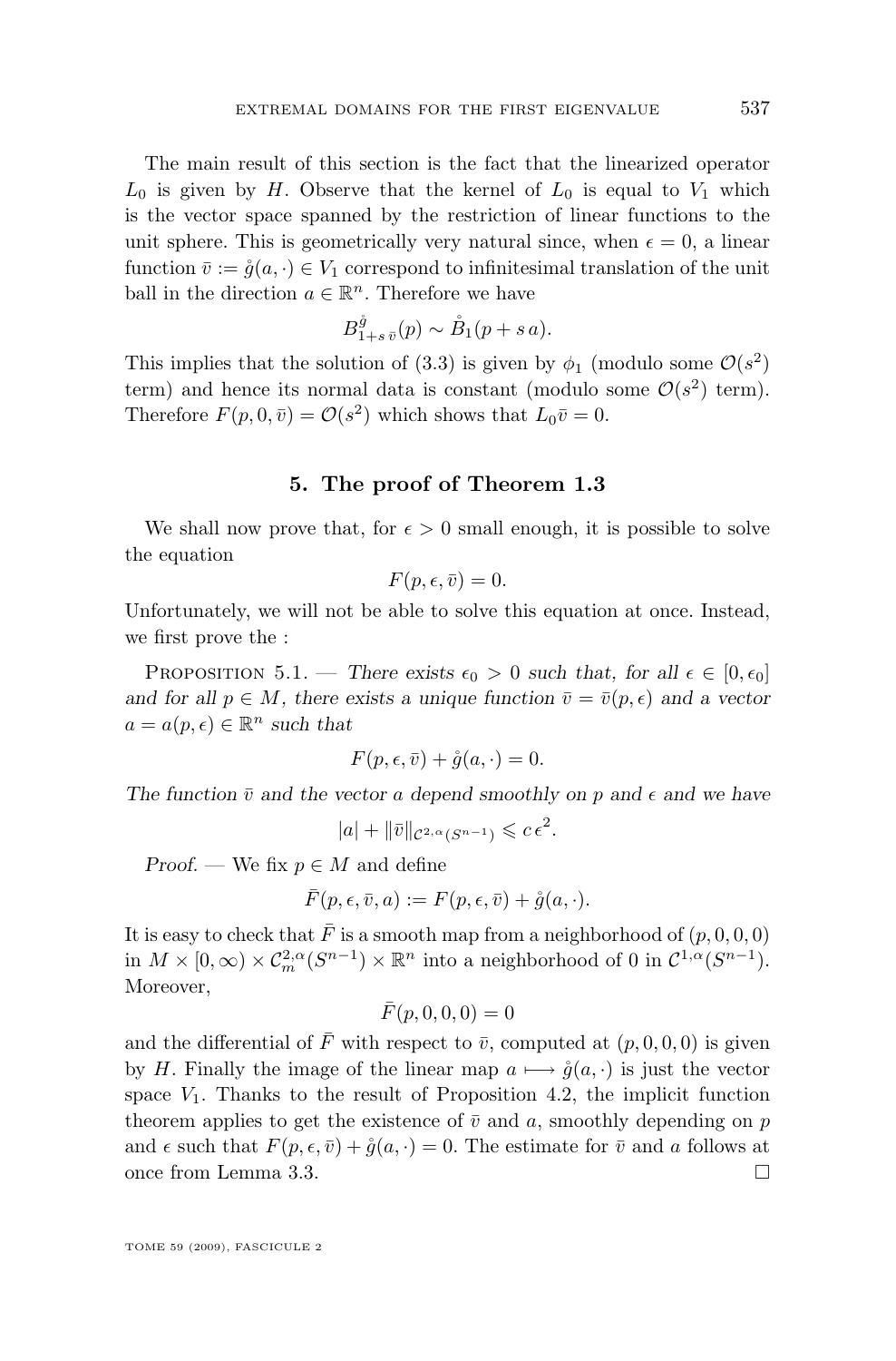In view of the result of the previous Proposition, it is enough to show that, provided that  $\epsilon$  is small enough, it is possible to choose the point  $p \in M$  such that  $a(p, \epsilon) = 0$ . We claim that, there exists a constant  $\widetilde{C} > 0$ (only depending on  $n$ ) such that

$$
\Theta(a(p,\epsilon)) = -\epsilon^3 \tilde{C} \nabla^g \text{Scal}(p) + \mathcal{O}(\epsilon^4)
$$

Indeed, for all  $b \in \mathbb{R}^n$  we compute

$$
\int_{S^{n-1}} \mathring{g}(a, \cdot) \mathring{g}(b, \cdot) \, d\text{vol}_{\mathring{g}} = -\int_{S^{n-1}} F(p, \epsilon, \bar{v}) \, \mathring{g}(b, \cdot) \, d\text{vol}_{\mathring{g}}
$$
\n
$$
= -\int_{S^{n-1}} (F(p, \epsilon, 0) + L_0 \bar{v}) \, \mathring{g}(b, \cdot) \, d\text{vol}_{\mathring{g}}
$$
\n
$$
- \int_{S^{n-1}} (F(p, \epsilon, \bar{v}) - F(p, \epsilon, 0) - L_{\epsilon} \bar{v}) \mathring{g}(b, \cdot) \, d\text{vol}_{\mathring{g}}
$$
\n
$$
- \int_{S^{n-1}} (L_{\epsilon} - L_0) \bar{v} \, \mathring{g}(b, \cdot) \, d\text{vol}_{\mathring{g}}.
$$

Now, we use the fact that  $\bar{v}$  is  $L^2(S^{n-1})$ -orthogonal to linear functions and hence so is  $L_0 \bar{v}$ . Therefore,

$$
\int_{S^{n-1}} L_0 \,\bar{v}\,\mathring{g}(b,\cdot)\,\mathrm{dvol}_{\mathring{g}} = 0.
$$

Using the fact that  $\bar{v} = \mathcal{O}(\epsilon^2)$ , we get

$$
F(p, \epsilon, \bar{v}) - F(p, \epsilon, 0) - L_{\epsilon} \bar{v} = \mathcal{O}(\epsilon^4).
$$

Similarly, it follows from the result of Lemma [4.4](#page-22-0) that

$$
(L_{\epsilon}-L_0)\,\bar{v}=\mathcal{O}(\epsilon^4).
$$

The claim then follows from the second estimate in Lemma [3.3](#page-11-0) and the fact that

$$
\int_{S^{n-1}} \mathring{g}(a, \cdot) \mathring{g}(b, \cdot) \, d\text{vol}_{\mathring{g}} = g(\Theta(a), \Theta(b)) \int_{S^{n-1}} (x_1)^2 \, d\text{vol}_{\mathring{g}}
$$

$$
= \frac{1}{n} \text{Vol}_{\mathring{g}}(S^{n-1}) g(\Theta(a), \Theta(b)).
$$

Now if we assume that  $p_0$  is a nondegenerate critical point of the scalar curvature function, we can apply once more the implicit function theorem to solve the equation

$$
G(\epsilon, p) := \epsilon^{-3} \Theta(a(p, \epsilon)) = 0.
$$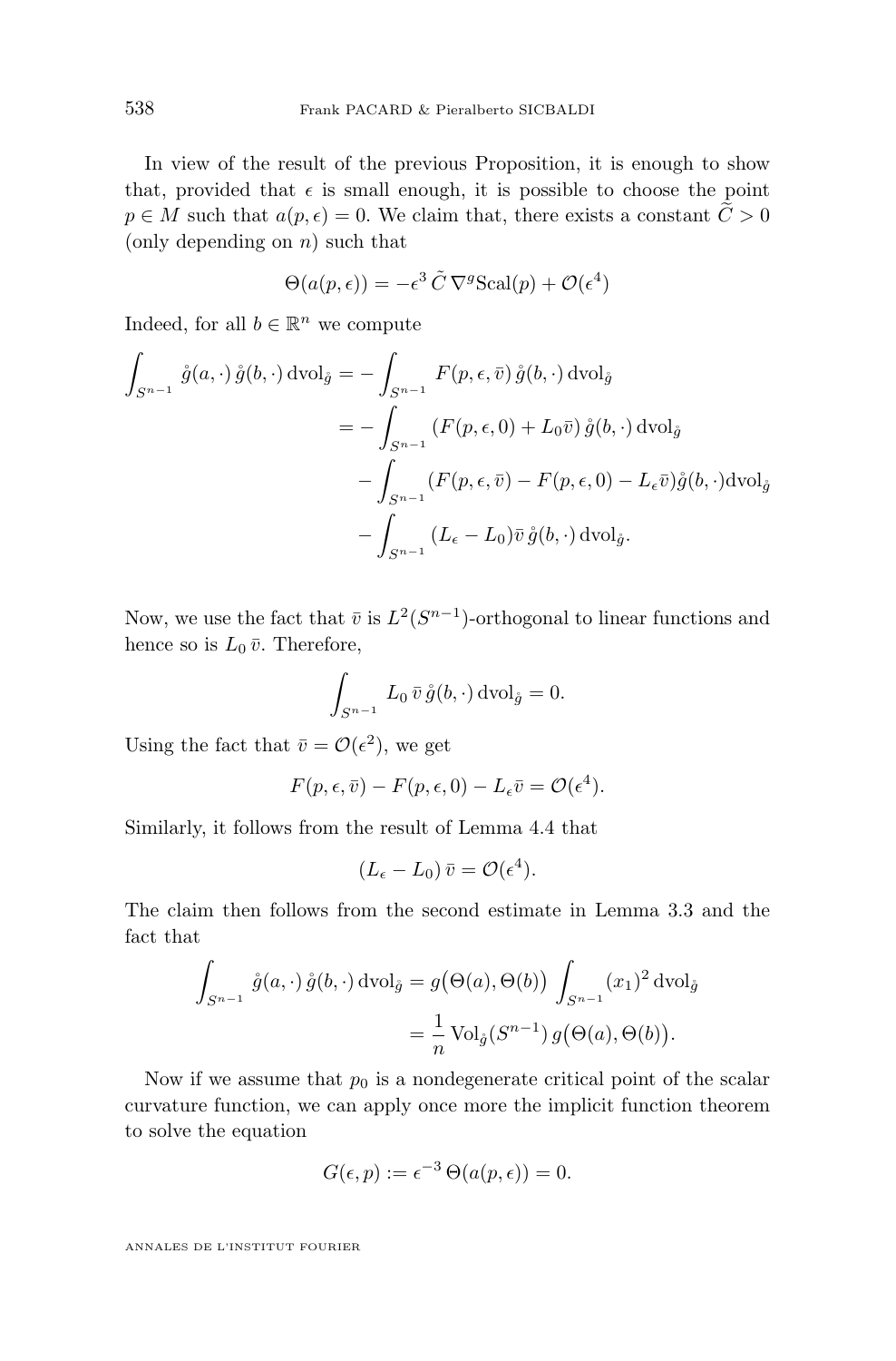It should be clear that G depends smoothly on  $\epsilon \in [0, \epsilon_0)$  and  $p \in M$ . Moreover, we have

$$
G(0, p) = -\tilde{C} \nabla^g \text{Scal}(p)
$$

and hence  $G(0, p_0) = 0$ . By assumption the differential of G with respect to p, computed at  $p_0$  is invertible. Therefore, for all  $\epsilon$  small enough there exists  $p_{\epsilon}$  close to  $p_0$  such that

$$
\Theta(a(p_{\epsilon},\epsilon))=0.
$$

In addition we have

 $dist(p_0, p_{\epsilon}) \leqslant c \epsilon$ .

This completes the proof the Theorem [1.3.](#page-2-0)

#### **6. Appendix**

LEMMA 6.1. — *For all*  $\sigma = 1, \ldots, n$ , we have

$$
\sum_{i,j,k,\ell,m} \int_{S^{n-1}} R_{ikj\ell,m} x^i x^j x^k x^{\ell} x^m x^{\sigma} d\mathrm{vol}_{\mathring{g}} = 0.
$$

*Proof. —* To see that we consider all terms of the above sum, obtained fixing the 6-tuple  $(i, k, j, \ell, m, \sigma)$ . We observe that if in such a 6-tuple there is an element that appears an odd number of time then  $\overline{\phantom{a}}$  $S^{n-1}$  $x^i x^j x^k x^\ell x^m x^\sigma$  $dvol_{\hat{q}} = 0$ . Moreover, the symmetries of the curvature tensor imply that, if either  $i = k$  or  $j = \ell$ , then  $R_{ikj\ell,m} = 0$ . Therefore, we have to compute

$$
\sum_{i,k,\sigma} \int_{S^{n-1}} R^*(x^i)^2 (x^k)^2 (x^{\sigma})^2 d\mathrm{vol}_{\hat{g}}
$$

where

$$
R^* := R_{ikik,\sigma} + R_{iki\sigma,k} + R_{ikki,\sigma} + R_{ik\sigma i,k} + R_{ikk\sigma,i} + R_{ik\sigma k,i} + R_{i\sigma i k,k} + R_{\sigma k i,k} + R_{\sigma k k i,i}.
$$

Again, we apply the symmetries of Riemann curvature which imply that  $R_{ikik,\sigma} + R_{ikki,\sigma} = 0$ ,  $R_{iki\sigma,k} + R_{ik\sigma i,k} = 0$ ,  $R_{ikk\sigma,i} + R_{ik\sigma k,i} = 0$ ,  $R_{\sigma kik,i}$  +  $R_{\sigma k k i,i} = 0$  and  $R_{i\sigma i k,k} + R_{i\sigma k i,k} = 0$ , and we conclude that the sum is equal to 0.  $\Box$ 

LEMMA 6.2. — *For all*  $\sigma = 1, \ldots, n$ , we have

$$
\sum_{j,k,\ell} \int_{S^{n-1}} R_{\cdot kj\ell,\cdot} x^j x^k x^\ell x^\sigma \operatorname{dvol}_{\mathring{g}} = 0.
$$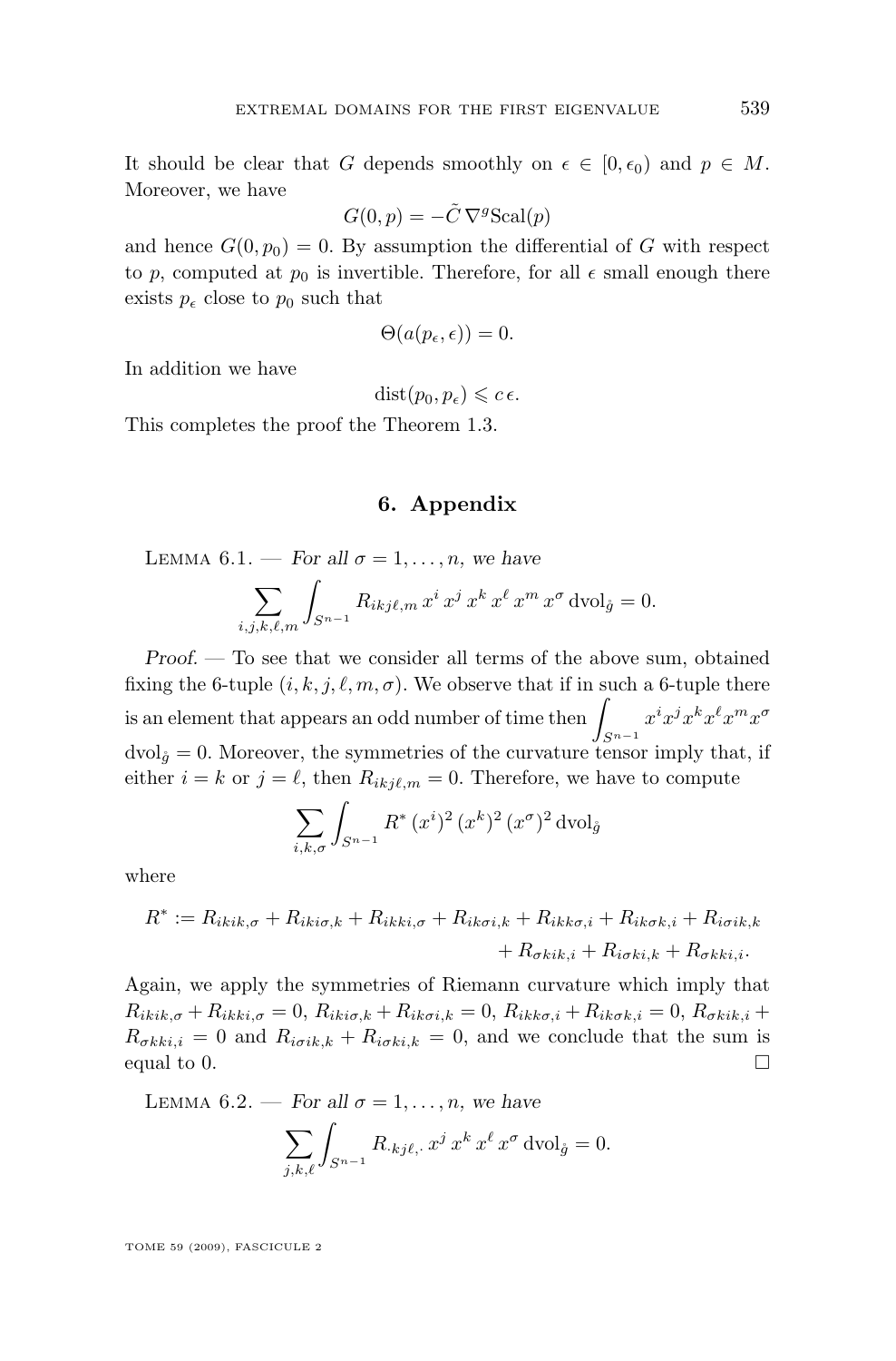*Proof.* — Arguing as in the previous proof, we find that  $S^{n-1}$  $x^j x^k x^\ell x^\sigma$  $dvol_{\hat{g}} = 0$  unless the indices  $j, k, \ell, \sigma$  are pairwise equal. Hence, we can write

$$
\sum_{j,k,\ell} \int_{S^{n-1}} R_{\cdot kj\ell,\cdot} x^j x^k x^\ell x^\sigma \operatorname{dvol}_{\tilde{g}} = \int_{S^{n-1}} R_{\cdot \sigma \sigma \sigma,\cdot} (x^\sigma)^4 \operatorname{dvol}_{\tilde{g}} + \sum_{j \neq \sigma} \int_{S^{n-1}} (R_{\cdot \sigma jj,\cdot} + R_{\cdot j \sigma j,\cdot} + R_{\cdot jj\sigma,\cdot}) (x^\sigma)^2 (x^j)^2 \operatorname{dvol}_{\tilde{g}}.
$$

Using the symmetries of the Riemann curvature tensor, we get

$$
R_{\cdot \sigma \sigma \sigma, \cdot} = R_{\cdot \sigma jj, \cdot} = 0
$$
 and  $R_{\cdot j \sigma j, \cdot} + R_{\cdot j j \sigma, \cdot} = 0.$ 

This completes the proof of the result.

LEMMA 6.3. — *For all*  $\sigma = 1, \ldots, n$ , we have

$$
\sum_{i,\ell,m} \int_{S^{n-1}} R_{i\ell,m} x^i x^{\ell} x^m x^{\sigma} d\mathrm{vol}_{\mathring{g}} = \frac{2}{n(n+2)} \mathrm{Vol}_{\mathring{g}}(S^{n-1}) \mathrm{Scal}_{,\sigma}.
$$

*Proof.* — Again, we find that  $S^{n-1}$  $x^{i} x^{\ell} x^{m} x^{\sigma}$  dvol<sub> $\hat{g} = 0$  unless the</sub> indices  $i, \ell, m, \sigma$  are pairwise equal. Hence we can write

$$
\sum_{i,\ell,m} \int_{S^{n-1}} R_{i\ell,m} x^i x^{\ell} x^m x^{\sigma} d\text{vol}_{\mathring{g}}
$$
  
\n=  $R_{\sigma\sigma,\sigma} \int_{S^{n-1}} (x^{\sigma})^4 d\text{vol}_{\mathring{g}} + \sum_{j \neq \sigma} \int_{S^{n-1}} (R_{\sigma j,j} + R_{j\sigma,j} + R_{jj,\sigma}) (x^{\sigma})^2 (x^j)^2 d\text{vol}_{\mathring{g}}$   
\n=  $R_{\sigma\sigma,\sigma} \int_{S^{n-1}} (x^1)^4 d\text{vol}_{\mathring{g}} + \sum_{j \neq \sigma} (R_{\sigma j,j} + R_{j\sigma,j} + R_{jj,\sigma}) \int_{S^{n-1}} (x^1)^2 (x^2)^2 d\text{vol}_{\mathring{g}}$   
\n=  $R_{\sigma\sigma,\sigma} \left( \int_{S^{n-1}} (x^1)^4 d\text{vol}_{\mathring{g}} - 3 \int_{S^{n-1}} (x^1)^2 (x^2)^2 d\text{vol}_{\mathring{g}} \right)$   
\n+  $\sum_j (R_{\sigma j,j} + R_{j\sigma,j} + R_{jj,\sigma}) \int_{S^{n-1}} (x^1)^2 (x^2)^2 d\text{vol}_{\mathring{g}}.$ 

Now we use the fact that

$$
\int_{S^{n-1}} (x^1)^4 \, \mathrm{dvol}_{\mathring{g}} = 3 \int_{S^{n-1}} (x^1)^2 \, (x^2)^2 \, \mathrm{dvol}_{\mathring{g}} = \frac{3}{n(n+2)} \, \mathrm{Vol}_{\mathring{g}}(S^{n-1}),
$$

$$
\Box
$$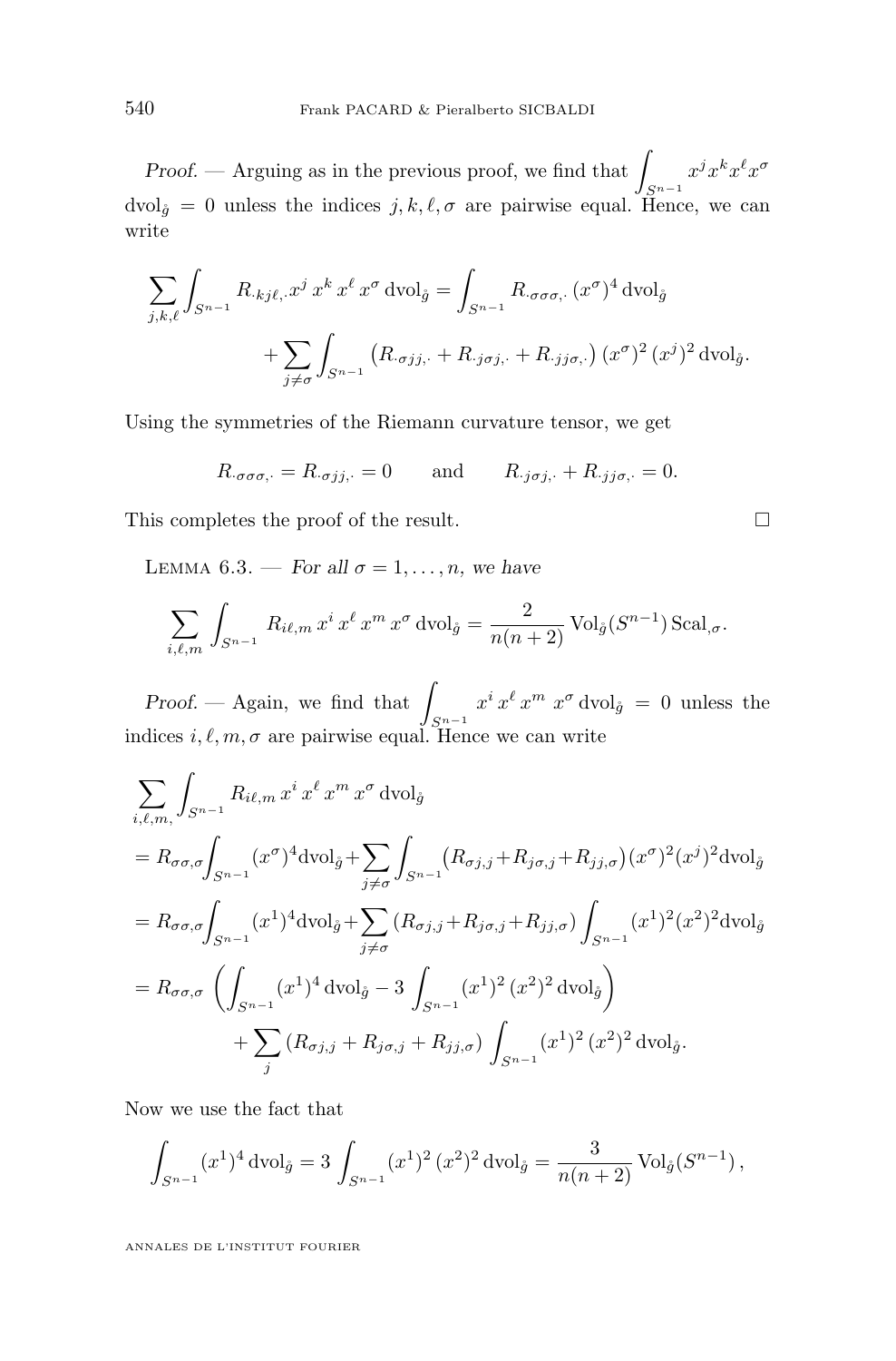<span id="page-27-0"></span>to conclude that

$$
\sum_{i,\ell,m,\atop j,\ell,m,\atop j} \int_{S^{n-1}} R_{i\ell,m} x^i x^{\ell} x^m x^{\sigma} d\text{vol}_{\mathring{g}} = \frac{1}{n(n+2)} \text{Vol}_{\mathring{g}}(S^{n-1}) \times \sum_j \left( R_{\sigma j,j} + R_{j\sigma,j} + R_{jj,\sigma} \right).
$$

Finally, the second Bianchi identity yields

$$
\sum_{j} R_{\sigma j,j} = \sum_{j} R_{j\sigma,j} = \frac{1}{2} \operatorname{Scal}_{,\sigma}
$$

and by definition  $\sum_j R_{jj,\sigma} = \text{Scal}_{,\sigma}$ . Hence

$$
\sum_{i,\ell,m,}\int_{S^{n-1}}R_{i\ell,m}x^i x^{\ell} x^m x^{\sigma} d\mathrm{vol}_{\mathring{g}} = \frac{2}{n(n+2)}\mathrm{Vol}_{\mathring{g}}(S^{n-1})\mathrm{Scal}_{,\sigma}.
$$

This completes the proof of the result.

BIBLIOGRAPHY

- [1] O. Druet, "Sharp local isoperimetric inequalities involving the scalar curvature", *Proc. Amer. Math. Soc.* **130** (2002), no. 8, p. 2351-2361.
- [2] A. El Soufi & S. Ilias, "Domain deformations and eigenvalues of the Dirichlet Laplacian in Riemannian manifold", *Illinois Journal of Mathematics* **51** (2007), p. 645-666.
- [3] G. Faber, "Beweis dass unter allen homogenen Menbranen von gleicher Fläche und gleicher Spannung die kreisförmige den tiefsten Grundtonggibt", *Sitzungsber. Bayer. Akad. der Wiss. Math.-Phys.* (1923), p. 169-172, Munich.
- [4] P. R. GARADEDIAN & M. SCHIFFER, "Variational problems in the theory of elliptic partial differetial equations", *Journal of Rational Mechanics and Analysis* (1953), no. 2, p. 137-171.
- [5] E. Krahn, *Uber eine von Raleigh formulierte Minimaleigenschaft der Kreise*, vol. 94, Math. Ann., 1924.
- [6] ——— , *Uber Minimaleigenschaften der Kugel in drei und mehr dimensionen*, vol. A9, Acta Comm. Univ. Tartu (Dorpat), 1926.
- [7] J. M. Lee & T. H. Parker, "The Yamabe Problem", *Bulletin of the American Mathematical Society* **17** (1987), no. 1, p. 37-91.
- [8] S. Nardulli, "Le profil isopérimétrique d'une variété riemannienne compacte pour les petits volumes", Thèse de l'Université Paris 11, 2006.
- [9] F. Pacard & X. Xu, "Constant mean curvature sphere in riemannian manifolds", preprint.
- [10] R. Schoen & S. T. Yau, *Lectures on Differential Geometry*, International Press, 1994.
- [11] T. J. Willmore, *Riemannian Geometry*, Oxford Science Publications, 1996.
- [12] R. Ye, "Foliation by constant mean curvature spheres", *Pacific Journal of Mathematics* **147** (1991), no. 2, p. 381-396.